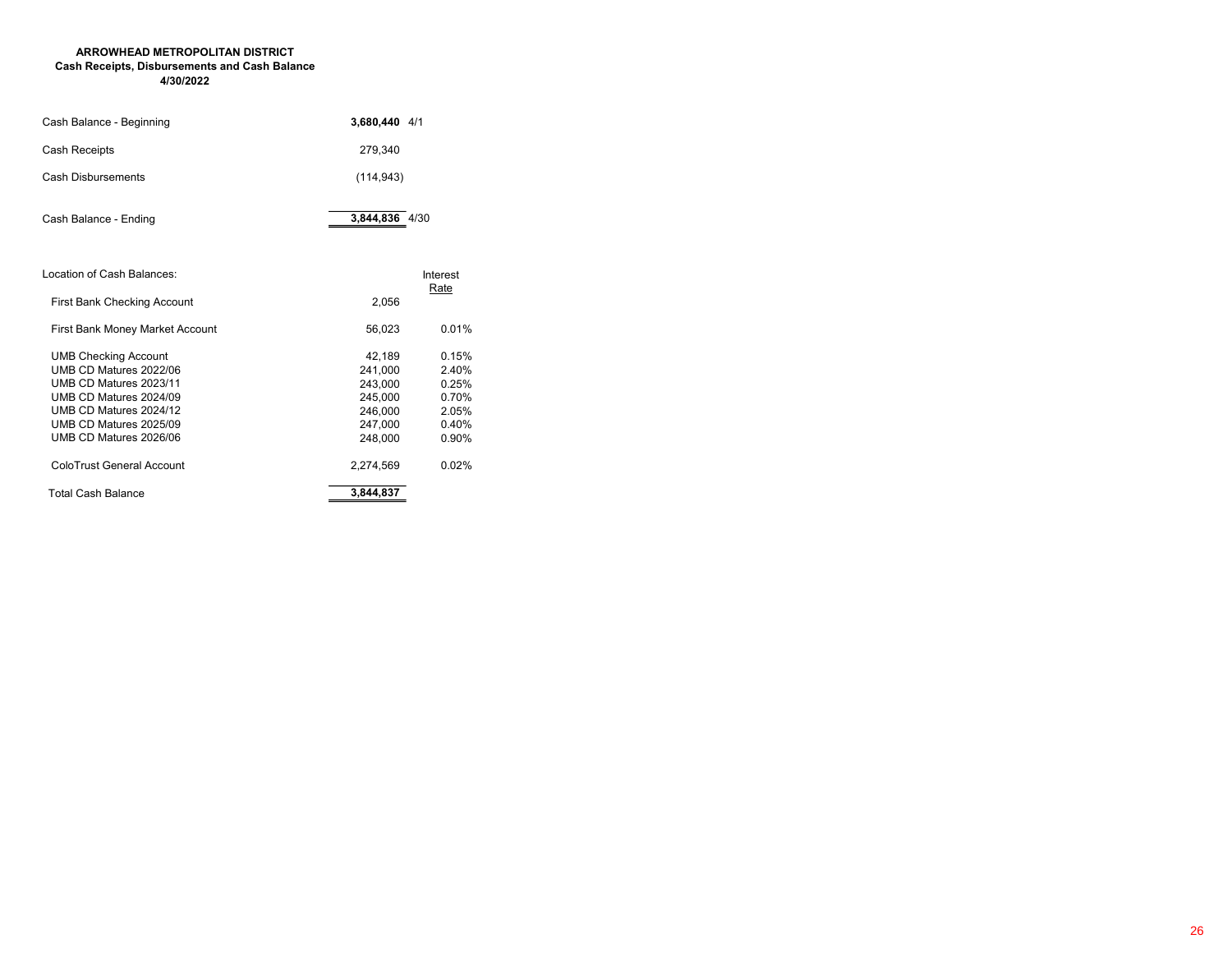#### ARROWHEAD METROPOLITAN DISTRICT COMBINED BALANCE SHEET

As of the Dates Indicated

|                                                               | 12/31/21            |                                                                                                                 |                         | 4/30/2022     |                     |
|---------------------------------------------------------------|---------------------|-----------------------------------------------------------------------------------------------------------------|-------------------------|---------------|---------------------|
|                                                               |                     |                                                                                                                 |                         | Fixed         |                     |
|                                                               |                     |                                                                                                                 |                         | <b>Assets</b> |                     |
|                                                               |                     | General                                                                                                         | <b>Debt</b>             | And LT        |                     |
| <b>ASSETS</b>                                                 | <b>Total</b>        | <b>Fund</b>                                                                                                     | <b>Service</b>          | <b>Debt</b>   | <b>Total</b>        |
| CASH (.01% Interest)<br>CASH-COLOTRUST (0.0182% Interest)     | 63,703<br>1,280,006 | 58,079<br>2,274,569                                                                                             |                         |               | 58,079<br>2,274,569 |
| UMB Checking Account (0.15% interest)                         | 40.264              | 42.189                                                                                                          |                         |               | 42.189              |
| CASH-UMB CD (0.70% 09/23/2024)                                | 245,000             | 245,000                                                                                                         |                         |               | 245,000             |
| CASH-UMB CD (0.90% 6/16/2026)                                 | 248,000             | 248,000                                                                                                         |                         |               | 248,000             |
| CASH-UMB CD (2.40% 06/09/2022)                                | 241,000             | 241,000                                                                                                         |                         |               | 241,000             |
| CASH-UMB CD (2.05% 12/18/2024)                                | 246,000             | 246,000                                                                                                         |                         |               | 246,000             |
| CASH-UMB CD (0.40% 9/15/2025)                                 | 247.000             | 247.000                                                                                                         |                         |               | 247.000             |
| CASH-UMB CD (0.25% 11/21/2023)                                | 243,000             | 243,000                                                                                                         |                         |               | 243,000             |
|                                                               |                     |                                                                                                                 |                         |               | 0                   |
| POOLED CASH                                                   | 0                   | (323, 338)                                                                                                      | 323,338                 |               | 0                   |
| DUE FROM EAGLE COUNTY TREAS.                                  | 22,766              | 0                                                                                                               | 0                       |               | $\Omega$            |
| PROPERTY TAXES RECEIVABLE                                     | 1,812,321           | 620,985                                                                                                         | 273,156                 |               | 894.141             |
| SALES TAX RECEIVABLE                                          | 166,407             | 152,909                                                                                                         |                         |               | 152,909             |
| <b>ACCOUNTS RECEIVABLE</b>                                    | 10,831              | 0                                                                                                               |                         |               | 0                   |
| <b>INTEREST RECEIVABLE</b>                                    | 1,343               | 4,812                                                                                                           |                         |               | 4,812               |
| <b>PREPAIDS</b>                                               | 63.517              | 0                                                                                                               |                         |               |                     |
| NET DEFERRED REFUNDING COSTS 17 B                             | 378,336             |                                                                                                                 |                         | 378,336       | 378,336             |
| NET DEFERRED REFUNDING COSTS 19 B                             | (11, 391)           |                                                                                                                 |                         | (11, 391)     | (11, 391)           |
| NET DEFERRED REFUNDING COSTS 21 E                             | (59, 419)           |                                                                                                                 |                         | (59, 419)     | (59, 419)           |
| PROPERTY AND EQUIPMENT                                        | 13,962,022          |                                                                                                                 |                         | 13,962,022    | 13,962,022          |
| <b>TOTAL ASSETS</b>                                           | 19.200.706          | 4,300,204                                                                                                       | 596,494                 | 14,269,548    | 19,166,246          |
|                                                               |                     |                                                                                                                 |                         |               |                     |
| LIABILITIES, DEFERRED INFLOWS AND FUND EQUITY                 |                     |                                                                                                                 |                         |               |                     |
| <b>ACCOUNTS PAYABLE</b>                                       | 96,274<br>$\Omega$  | 71,291<br>$\Omega$                                                                                              | $\pmb{0}$               |               | 71,291              |
| DEPOSITS, MISC LIABILITIES<br><b>ACCRUED INTEREST PAYABLE</b> | 18.519              |                                                                                                                 | $\mathbf{0}$            | 18.519        | 0<br>18.519         |
| <b>BOND PREMIUM</b>                                           | $\Omega$            |                                                                                                                 |                         | $\Omega$      | U                   |
| GO BONDS SERIES 2017 (Noncallable)                            | 6,140,000           |                                                                                                                 |                         | 6,140,000     | 6,140,000           |
| GO BONDS SERIES 2019 (Callable 12-1-27                        | 1,730,000           |                                                                                                                 |                         | 1,730,000     | 1,730,000           |
| GO BONDS SERIES 2021 (Callable 12-1-27                        | 1,650,000           |                                                                                                                 |                         | 1,650,000     | 1,650,000           |
| <b>TOTAL LIABILITIES</b>                                      | 9,634,793           | 71,291                                                                                                          | $\overline{\mathbf{0}}$ | 9,538,519     | 9,609,810           |
|                                                               |                     |                                                                                                                 |                         |               |                     |
| <b>DEFERRED INFLOWS</b>                                       |                     |                                                                                                                 |                         |               |                     |
| DEFERRED PROP TAX REV                                         | 1,812,321           | 620,985                                                                                                         | 273,156                 |               | 894,141             |
| DEFERRED PARKING LOT REV                                      | 10,831              | 0                                                                                                               |                         |               | $\Omega$            |
|                                                               |                     |                                                                                                                 |                         |               |                     |
| <b>FUND EQUITY</b>                                            |                     |                                                                                                                 |                         |               |                     |
| <b>INVESTMENT IN FIXED ASSETS</b>                             | 13,962,022          |                                                                                                                 |                         | 13,962,022    | 13,962,022          |
| <b>NET OF RELATED DEBT</b>                                    | (9,230,993)         |                                                                                                                 |                         | (9,230,993)   | (9,230,993)         |
| FUND BALANCE-DESIGNATED FOR                                   |                     |                                                                                                                 |                         |               |                     |
| FUTURE YEAR'S EXPEND.                                         | 2,967,866           | 3,607,927                                                                                                       |                         |               | 3,607,927           |
| <b>FUTURE DEBT SERVICE</b>                                    | 43,867              |                                                                                                                 | 323,338                 |               | 323,338             |
| <b>TOTAL FUND EQUITY</b>                                      | 7,742,761           | 3,607,927                                                                                                       | 323,338                 | 4,731,029     | 8,662,294           |
|                                                               |                     |                                                                                                                 |                         |               |                     |
| TOTAL LIABILITIES, DEFERRED INFLOWS                           |                     |                                                                                                                 |                         |               |                     |
| <b>AND FUND EQUITY</b>                                        | 19,200,706          | 4.300.204                                                                                                       | 596.494                 | 14.269.548    | 19.166.246          |
|                                                               |                     | No assurance is provided on these financial statements; substantially all disclosures required by GAAP omitted. |                         | $=$           | PAGE 1              |

27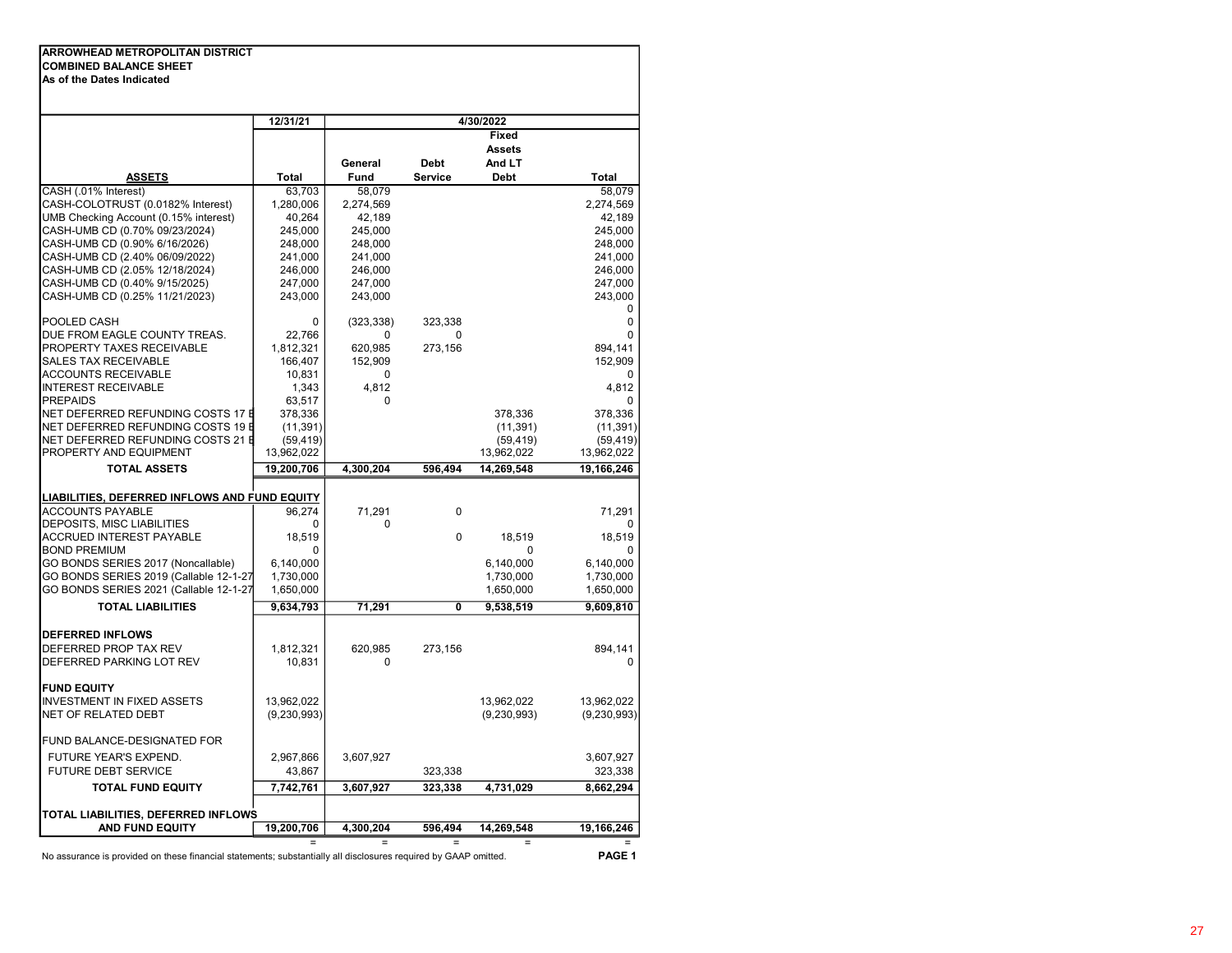| STATEMENT OF REVENUES, EXPENDITURES AND CHANGES IN FUND BALANCE                                                 |                          |                         |                              |                           | <b>MODIFIED ACCRUAL BASIS</b>     |                         |                           |                              |
|-----------------------------------------------------------------------------------------------------------------|--------------------------|-------------------------|------------------------------|---------------------------|-----------------------------------|-------------------------|---------------------------|------------------------------|
| Actual, Budget and Forecast for the Periods Indicated                                                           |                          |                         |                              |                           | Printed:                          | 05/19/22                |                           |                              |
| <b>All Funds Combined</b>                                                                                       | 2021                     |                         | 2022 ANNUAL                  |                           |                                   | 2022 YTD                |                           |                              |
|                                                                                                                 |                          |                         |                              | Variance                  | 4 Mo Ended                        | 4 Mo Ended              | Variance                  | 2023                         |
|                                                                                                                 | Audited<br><b>Actual</b> | 2022<br><b>Forecast</b> | Adopted                      | Favorable                 | 4/30/2022<br><b>Prelim Actual</b> | 4/30/2022               | Favorable<br>(Unfavor)    | Preliminary                  |
| <b>ASSESSED VALUE</b>                                                                                           | 116,432,580              | 124,965,150             | <b>Budget</b><br>124,965,150 | (Unfavor)                 |                                   | <b>Budget</b>           |                           | <b>Budget</b><br>124,965,150 |
|                                                                                                                 | 1%                       | 7%                      | 8%                           |                           |                                   |                         |                           | 0%                           |
| <b>Mill Levy Rate</b>                                                                                           | 17.000                   | 14.500                  | 14.500                       |                           |                                   |                         |                           | 14.000                       |
| <b>REVENUES</b>                                                                                                 |                          |                         |                              |                           |                                   |                         |                           |                              |
| <b>Property Taxes</b>                                                                                           | 1.995.577                | 1,813,482               | 1,813,482                    | 0                         | 918,180                           | 919,435                 | (1,255)                   | 1,749,802                    |
| Sales Taxes (1 Mo Lag in Reporting)                                                                             | 761,337                  | 1,000,000               | 721,000                      | 279,000                   | 407,987                           | 201.880                 | 206,107                   | 1,030,000                    |
| Specific Ownership Taxes                                                                                        | 108,518                  | 86,647                  | 86,647                       | U                         | 25,094                            | 21,662                  | 3,433<br>(10, 120)        | 83,777                       |
| Interest Income<br>Cons Trust Fund & Misc Income ('19=Ins C                                                     | 22,979<br>8,086          | 17,826<br>3,030         | 51,278<br>1,630              | (33, 452)<br>1,400        | 6,973<br>1,774                    | 17,093<br>382           | 1,391                     | 19,116<br>1,576              |
| Water Tap Fees & Inclusion Fee                                                                                  | 0                        | 0                       | 0                            | 0                         | 0                                 | $\Omega$                | 0                         | $\Omega$                     |
| Parking Lot Expense Reimbursements                                                                              | 45,618                   | 45,831                  | 45,831                       | 0                         | 10,831                            | 10,831                  | 0                         | 46,047                       |
| <b>Transportation Reimbursement</b>                                                                             | 0                        | 0                       | 0                            | 0                         | 0                                 | 0                       | 0                         | $\Omega$                     |
| Sale of Equipment                                                                                               | 0                        | 7,500                   | 7,500                        | 0                         | 0                                 | $\Omega$                | 0                         |                              |
| <b>Total Revenues</b>                                                                                           | 2,942,115                | 2,974,315               | 2,727,367                    | 246,948                   | 1,370,838                         | 1,171,283               | 199,556                   | 2,930,318                    |
| <b>EXPENDITURES</b>                                                                                             | $=$                      | $=$                     | $=$                          | $=$                       | $=$                               | $=$                     | $=$                       |                              |
| Municipal Svcs - VA Contract & Mtce Fac L                                                                       | 296,283                  | 296,159                 | 296,159                      | 0                         | 102,038                           | 98,720                  | (3,318)                   | 305,044                      |
| Road and Parking Lot Maintenance                                                                                | 67,557                   | 60,069                  | 60,069                       | $\Omega$                  | 5,064                             | 20,670                  | 15,606                    | 61,871                       |
| General Repairs & Maintenance<br>General & Administrative                                                       | 56,459                   | 46,062                  | 46,062                       | 0                         | 4,829                             | 5,295                   | 465                       | 47,444                       |
| <b>Treasurer's Collections Fees</b>                                                                             | 111,193<br>59,924        | 121,090<br>54,404       | 131,890<br>54,404            | 10,800<br>$\Omega$        | 32,814<br>27,548                  | 48,736<br>27,583        | 15,922<br>35              | 124,723<br>52,494            |
| <b>Equipment Lease Purchase Payments</b>                                                                        | 0                        | 0                       | $\Omega$                     | 0                         | 0                                 | 0                       | 0                         | $\Omega$                     |
| <b>Other Debt Service</b>                                                                                       | 1,590                    | 4,000                   | 4,000                        | O                         | 330                               | 330                     | 0                         | 4,000                        |
| Contingency                                                                                                     | 0                        | 75,000                  | 75,000                       | 0                         | 0                                 | 0                       | 0                         | 77,250                       |
| Total w/o Transportation & DS                                                                                   | 593,005                  | 656,785                 | 667,585                      | 10,800                    | 172,622                           | 201,333                 | 28,711                    | 672,826                      |
| <b>Total Transportation</b>                                                                                     | 226,271                  | 278,668                 | 302,234                      | 23,566                    | 273,669                           | 302,234                 | 28,565                    | 287,028                      |
| <b>Equipment Leases</b>                                                                                         | 0                        | $\Omega$                | $\Omega$                     | 0                         | 0                                 | $\Omega$                | 0                         |                              |
|                                                                                                                 |                          |                         |                              |                           |                                   |                         |                           |                              |
| <b>Bond Interest</b>                                                                                            | 263,545                  | 238,479                 | 238,479                      | 0<br>0                    | $\mathbf 0$                       | 0                       | 0                         | 235,187                      |
| <b>Bond Principal</b>                                                                                           | 815,000                  | 845,000                 | 845,000                      |                           | 0                                 | 0                       | 0                         | 925,000                      |
| <b>Total Debt Service</b>                                                                                       | 1,078,545                | 1,083,479               | 1,083,479                    | $\overline{\mathfrak{o}}$ | $\overline{\mathfrak{o}}$         | $\overline{\mathbf{0}}$ | $\overline{\mathfrak{o}}$ | 1,160,187                    |
| <b>Total Expenditures Before Cap</b>                                                                            | 1,897,821                | 2,018,932               | 2,053,298<br>$=$             | 34,366                    | 446,291                           | 503,567                 | 57,276                    | 2,120,040                    |
| Rev Over/Under Expend Before Cap.                                                                               | $=$<br>1,044,293         | $\equiv$<br>955,383     | 674,069                      | $=$<br>281,314            | $=$<br>924,548                    | $\equiv$<br>667,716     | $=$<br>256,832            | $\equiv$<br>810,277          |
|                                                                                                                 |                          |                         |                              |                           |                                   |                         |                           |                              |
| <b>OTHER FINANCING SOURCES &amp; (USES)</b>                                                                     |                          |                         |                              |                           |                                   |                         |                           |                              |
| <b>Bond Proceeds</b><br><b>Bond Issue Costs</b>                                                                 | 1,650,000<br>(29, 930)   | 1,300,000<br>0          | 1.300.000<br>0               | 0<br>0                    | 0<br>(118)                        | 0<br>0                  | 0<br>(118)                | $\Omega$<br>0                |
| Capital Expenditures (Accelerated Plan)                                                                         | (583, 586)               | (1,934,824)             | (1,924,686)                  | (10, 138)                 | (4,896)                           | (28, 700)               | 23,804                    | (457, 698)                   |
| Bond Defeasance/Redemption                                                                                      | (1,610,000)              | 0                       | 0                            | U                         | 0                                 | 0                       | 0                         |                              |
| Total Other Fin Sources & (Uses)                                                                                | (573, 516)               | (634, 824)              | (624, 686)                   | (10, 138)                 | (5,015)                           | (28, 700)               | 23,685                    | (457,698)                    |
|                                                                                                                 |                          |                         |                              |                           |                                   |                         |                           |                              |
| <b>EXCESS REV OVER/UNDER EXPEND</b>                                                                             | 470,777                  | 320,559                 | 49,383                       | 271,176                   | 919,533                           | 639,016                 | 280,517                   | 352,580                      |
| Fund Balance - Beginning                                                                                        | 2,540,955                | 3,011,732               | 2,871,664                    | 140,068                   | 3,011,732                         | 2,871,664               | 140,068                   | 3,332,291                    |
| Fund Balance - Ending                                                                                           | 3,011,732                | 3,332,291               | 2,921,047                    | 411,244                   | 3,931,266                         | 3,510,680               | 420,586                   | 3,684,871                    |
|                                                                                                                 | $=$                      | $=$                     | $=$                          | $=$                       | $=$                               | $=$                     | $=$                       |                              |
| No assurance is provided on these financial statements; substantially all disclosures required by GAAP omitted. |                          |                         |                              |                           |                                   |                         |                           |                              |
| <b>District Debt Summary (Excluding Leases)</b>                                                                 |                          |                         |                              |                           |                                   |                         |                           |                              |
| Total District Debt - Beginning of Year                                                                         | 10,295,000               | 9,520,000               | 9,520,000                    | 0                         | 10,295,000                        | 9,520,000               | (775,000)                 | 9,975,000                    |
| Debt Issued                                                                                                     | 1,650,000                | 1,300,000               | 1,300,000                    | 0                         | 0                                 | 0                       | 0                         |                              |
| Debt Repaid<br><b>Total District Debt - End of Year</b>                                                         | (2,425,000)<br>9,520,000 | (845,000)<br>9,975,000  | (845,000)<br>9,975,000       | 0<br>0                    | 0<br>10,295,000                   | 0<br>9,520,000          | 0<br>(775,000)            | (925,000)<br>9,050,000       |
| <b>Summary of Mill Levies</b>                                                                                   | $=$                      |                         |                              | $=$                       | $=$                               | $=$                     |                           |                              |
| Mill Levy - General Fund                                                                                        | 10.074                   | 10.074                  | 10.074                       |                           |                                   |                         |                           | 10.074                       |
| - Debt Service                                                                                                  | 6.926                    | 4.426                   | 4.426                        |                           |                                   |                         |                           | 3.926                        |
| <b>Total Mill Levy</b>                                                                                          | 17.000                   | 14.500                  | 14.500                       |                           |                                   |                         |                           | 14.000                       |
| <b>Assessed Value - AMD</b>                                                                                     | 116,432,580              |                         | 124,965,150                  |                           | 124,965,150 Incr (Decr)           |                         |                           | 0.0% 124,965,150             |
| Actual Value - All Real Prop. in AMD                                                                            | 1,508,076,061            |                         | 1,652,341,290                |                           | 1,652,341,290 Incr (Decr)         |                         |                           | 0.0% 1,652,341,290           |

PAGE 2 (COMBINED FUNDS SUMMARY PAGE)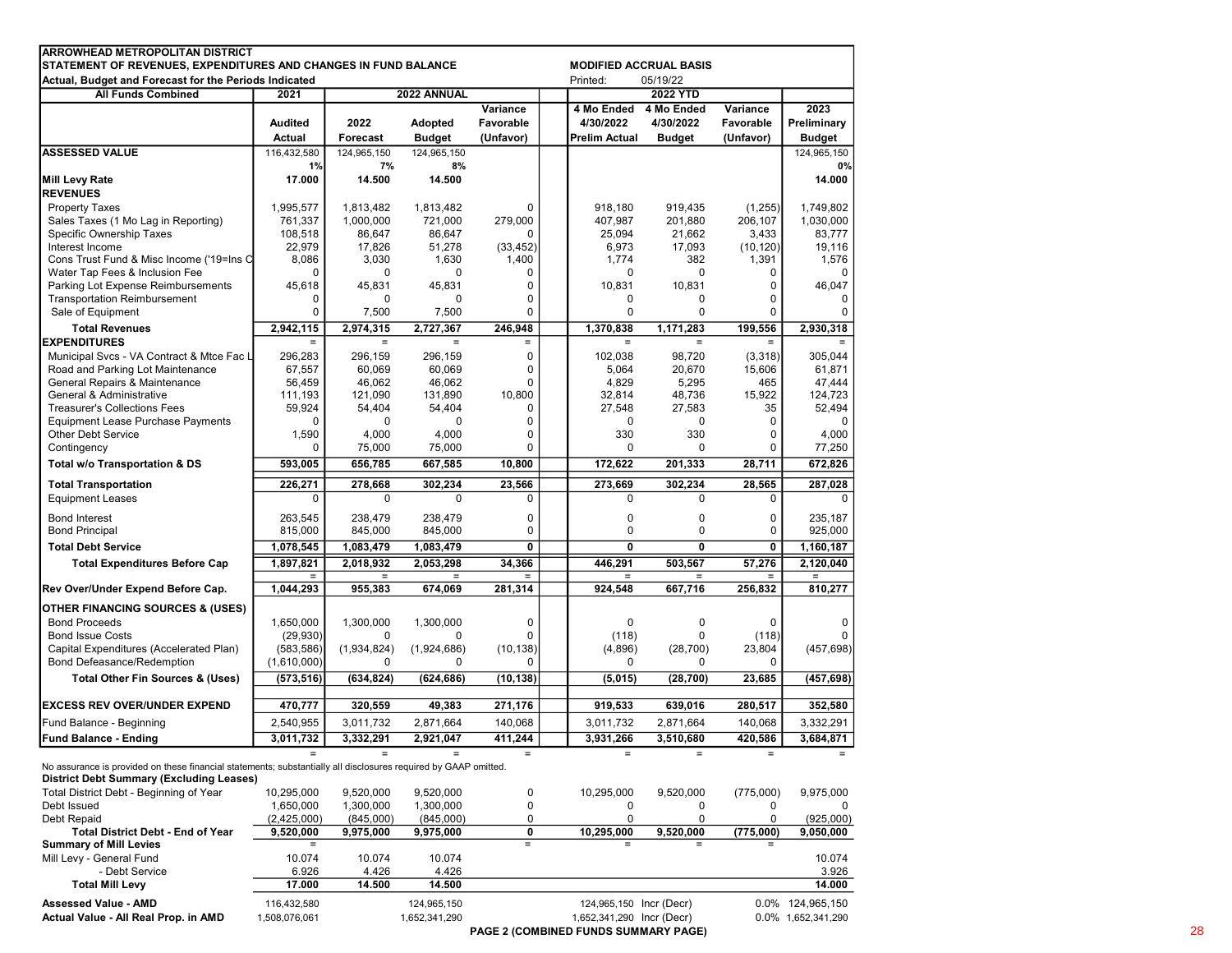| <b>ARROWHEAD METROPOLITAN DISTRICT</b>                                                           |                |                 |               |             |                         |                   |                 |             |               |
|--------------------------------------------------------------------------------------------------|----------------|-----------------|---------------|-------------|-------------------------|-------------------|-----------------|-------------|---------------|
| STATEMENT OF REVENUES, EXPENDITURES AND CHANGES IN FUND BALANCE<br><b>MODIFIED ACCRUAL BASIS</b> |                |                 |               |             |                         |                   |                 |             |               |
| Actual, Budget and Forecast for the Periods Indicated                                            |                | Printed:        | 05/19/22      |             |                         |                   |                 |             |               |
| <b>GENERAL FUND</b>                                                                              | 2021           |                 | 2022 ANNUAL   |             |                         |                   | <b>2022 YTD</b> |             |               |
|                                                                                                  |                |                 |               | Variance    |                         | 4 Mo Ended        | 4 Mo Ended      | Variance    | 2023          |
|                                                                                                  | <b>Audited</b> | 2022            | Adopted       | Favorable   | Var                     | 4/30/2022         | 4/30/2022       | Favorable   | Preliminary   |
|                                                                                                  | <b>Actual</b>  | <b>Forecast</b> | <b>Budget</b> | (Unfavor)   |                         | Ref Prelim Actual | <b>Budget</b>   | (Unfavor)   | <b>Budget</b> |
| <b>REVENUES</b>                                                                                  |                |                 |               |             |                         |                   |                 |             |               |
| <b>Assessed Value</b>                                                                            | 116,432,580    | 124,965,150     | 124,965,150   |             |                         | 116,432,580       |                 |             | 124,965,150   |
| AV of Exempt Personal Property                                                                   |                | 115.190         | 115.190       |             |                         |                   |                 |             |               |
| AV Percent Increase                                                                              | 1%             | 7%              | 8%            |             |                         |                   |                 |             | 0%            |
| Operating Mill Levy Rate                                                                         | 10.074         | 10.074          | 10.074        |             |                         |                   |                 |             | 10.074        |
| <b>Property Taxes</b>                                                                            | 1,182,268      | 1,260,059       | 1,260,059     | 0           | A                       | 637.914           | 638,850         | (937)       | 1.258.899     |
| Sales Taxes (1 Mo Lag in Reporting)                                                              | 761,337        | 1,000,000       | 721,000       | 279,000     | J                       | 407,987           | 201,880         | 206,107     | 1,030,000     |
| Specific Ownership Taxes (On Autos)                                                              | 64,291         | 61,743          | 61,743        | $\mathbf 0$ | B                       | 17,432            | 15,436          | 1,996       | 61,686        |
| Conserv Tr Fund                                                                                  | 1,725          | 1,530           | 1,530         | 0           | C                       | 508               | 382             | 125         | 1,576         |
| Water Tap Fees, Inclusion & Exclusion Fee                                                        | $\Omega$       |                 |               | $\mathbf 0$ | D                       | 0                 | $\Omega$        | $\mathbf 0$ |               |
| <b>Transportation Reimbursement</b>                                                              | 0              |                 |               | $\Omega$    | E                       | $\Omega$          | $\mathbf 0$     | $\mathbf 0$ |               |
| Miscellaneous Income                                                                             | 6,361          | 1,500           | 100           | 1,400       | F                       | 1,266             | $\mathbf 0$     | 1,266       |               |
| Parking Lot Expense Reimbursements                                                               | 45,618         | 45,831          | 45,831        | 0           |                         | 10,831            | 10,831          | 0           | 46,047        |
| Sale of Equipment                                                                                | $\Omega$       | 7,500           | 7,500         | 0           | н                       | 0                 | 0               | $\Omega$    |               |
| Interest Income                                                                                  | 19,447         | 14,839          | 45,406        | (30, 567)   | G                       | 6,573             | 15,135          | (8, 562)    | 16,442        |
| <b>Total Revenue</b>                                                                             | 2,081,048      | 2,393,002       | 2,143,169     | 249,833     |                         | 1,082,510         | 882,514         | 199,996     | 2,414,650     |
| <b>OPERATING EXPENDITURES</b>                                                                    |                |                 |               | $\equiv$    |                         |                   |                 |             |               |
| Accounting & Administration                                                                      | 61,371         | 64,440          | 64,440        | $\Omega$    | $\mathbf{1}$            | 16,110            | 21,480          | 5,370       | 66,374        |
| Election                                                                                         | 0              | 1,200           | 12,000        | 10,800      | $\overline{2}$          | 700               | 7,200           | 6,500       | 1,236         |
| Audit                                                                                            | 6,800          | 7,100           | 7,100         | $\mathbf 0$ | 3                       | 0                 | $\mathbf 0$     | 0           | 7,313         |
| Legal                                                                                            | 8,749          | 8,111           | 8,111         | 0           | $\overline{\mathbf{4}}$ | 1,777             | 2,704           | 927         | 8,355         |
| Office Overhead & Expenses                                                                       | 10,379         | 11,575          | 11,575        | $\mathbf 0$ | 5                       | 1,209             | 1,425           | 216         | 11.922        |
| Insurance                                                                                        | 10.484         | 12,269          | 12,269        | $\Omega$    | 6                       | 11,219            | 12.124          | 906         | 12,638        |
| <b>Mosquito Control</b>                                                                          | 5,130          | 5,487           | 5,487         | $\Omega$    | 7                       | $\Omega$          | $\Omega$        | $\Omega$    | 5,651         |
| <b>Directors Fees</b>                                                                            | 5,400          | 5,500           | 5,500         | $\mathbf 0$ | 8                       | 1,800             | 2,000           | 200         | 5.665         |
| Engineering - General                                                                            | 2,880          | 5,408           | 5,408         | $\mathbf 0$ | 11                      | 0                 | 1,803           | 1,803       | 5,570         |
| <b>Total G&amp;A</b>                                                                             | 111,193        | 121,090         | 131.890       | 10.800      |                         | 32,814            | 48,736          | 15,922      | 124.723       |
|                                                                                                  |                |                 |               |             |                         |                   |                 |             |               |
| <b>Eagle County Treasurers Fees</b>                                                              | 35,510         | 37,802          | 37,802        | $\mathbf 0$ | 9                       | 19,139            | 19,166          | 27          | 37,767        |
| <b>Service Contract Expense</b>                                                                  | 177,124        | 172,279         | 172,279       | $\mathbf 0$ | 12                      | 62,719            | 57,426          | (5, 293)    | 177,447       |
| Service Contract Management                                                                      | 68,662         | 69,905          | 69,905        | 0           | 12                      | 22,487            | 23,302          | 815         | 72,002        |
| Maintenance Facility Lease                                                                       | 50,496         | 53,975          | 53,975        | 0           | 27                      | 16,832            | 17,992          | 1,160       | 55,594        |
| Pond Maintenance                                                                                 | 10,737         | 9,886           | 9,886         | 0           | 14                      | 0                 | $\mathbf 0$     | 0           | 10,182        |
| Wetlands Maintenance                                                                             | 3,790          | 3,578           | 3,578         | $\mathbf 0$ | 15                      | 0                 | $\mathbf 0$     | $\mathbf 0$ | 3,685         |
| <b>Berm Maintenance</b>                                                                          | 10,310         | 10,826          | 10,826        | $\mathbf 0$ | 16                      | 1,584             | $\mathbf 0$     | (1, 584)    | 11,150        |
| Repair - Vehicles & General                                                                      | 14,240         | 7,350           | 7,350         | 0           | 18                      | 1,850             | 2,450           | 600         | 7,571         |
| <b>Utilities</b>                                                                                 | 8,807          | 9,423           | 9,423         | $\mathbf 0$ | 25                      | 697               | 1,178           | 481         | 9,706         |
| Miscellaneous Expense (Sales Tax Project                                                         | 8,576          | 5,000           | 5,000         | $\mathbf 0$ | 26                      | 699               | 1,667           | 968         | 5,150         |
| Parking Lot Direct Mtce Expense                                                                  | 2,627          | 5,306           | 5,306         | 0           | 17                      | 1,792             | 2,835           | 1,044       | 5,465         |
| Road Sweeping                                                                                    | $\Omega$       | 1,260           | 1,260         | $\Omega$    | 19                      | $\Omega$          | $\Omega$        | $\Omega$    | 1,298         |
| Road & Drainage Repairs & Maintenance                                                            | 64,930         | 53,503          | 53,503        | $\mathbf 0$ | 20                      | 3,272             | 17,834          | 14,562      | 55,108        |
| Trans - Arrowhead Shuttle                                                                        | 189,915        | 196.732         | 214,364       | 17.632      | 21                      | 196.732           | 214.364         | 17,632      | 202.634       |
| Trans - Village to Village                                                                       | 33,550         | 35,866          | 36,013        | 147         | 22                      | 35,866            | 36,013          | 147         | 36,942        |
| Trans - BC Express Shuttle                                                                       | 1,163          | 44,628          | 48,263        | 3,635       | 23                      | 39,628            | 48,263          | 8,635       | 45,967        |
| Trans - Vail Ski Bus                                                                             | 1,643          | 1,442           | 3,594         | 2,152       | 24                      | 1,442             | 3,594           | 2,152       | 1,485         |
| Contingency - Operating                                                                          |                | 75,000          | 75,000        | 0           | 28                      |                   | 0               | $\Omega$    | 77,250        |
| <b>Total Operating Expenditures</b>                                                              | 793.273        | 914.850         | 949.216       | 34.366      |                         | 437.552           | 494.819         | 57.267      | 941.127       |

No assurance is provided on these financial statements; substantially all disclosures required by GAAP omitted.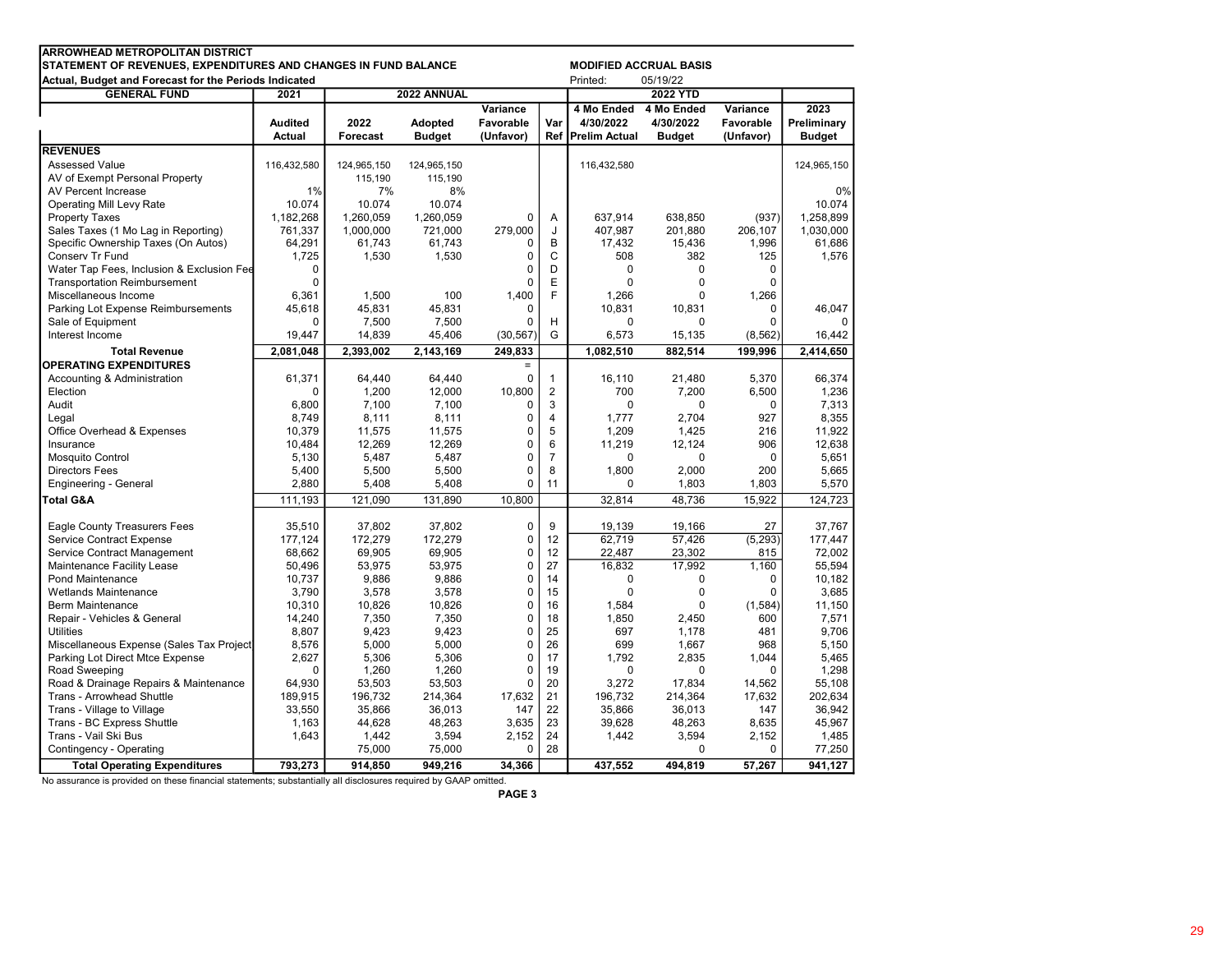#### ARROWHEAD METROPOLITAN DISTRICT

STATEMENT OF REVENUES, EXPENDITURES AND CHANGES IN FUND BALANCE MODIFIED ACCRUAL BASIS Actual, Budget and Forecast for the Periods Indicated **Printed:** Printed: 05/19/22

| <b>GENERAL FUND</b>                                                                               |                |            | 2022 ANNUAL    |           |     |                           | 2022 YTD      |           |               |
|---------------------------------------------------------------------------------------------------|----------------|------------|----------------|-----------|-----|---------------------------|---------------|-----------|---------------|
|                                                                                                   | 2021           |            |                |           |     |                           |               |           |               |
|                                                                                                   |                |            |                | Variance  |     | 4 Mo Ended                | 4 Mo Ended    | Variance  | 2023          |
|                                                                                                   | <b>Audited</b> | 2022       | <b>Adopted</b> | Favorable | Var | 4/30/2022                 | 4/30/2022     | Favorable | Preliminary   |
|                                                                                                   | <b>Actual</b>  | Forecast   | <b>Budget</b>  | (Unfavor) |     | <b>Ref IPrelim Actual</b> | <b>Budget</b> | (Unfavor) | <b>Budget</b> |
| <b>ICAPITAL EXPENDITURES</b>                                                                      |                |            |                |           |     |                           |               |           |               |
| <b>BOND COST OF ISSUANCE</b>                                                                      |                | 50.000     | 50,000         | U         |     |                           |               |           |               |
| <b>GUARDRAILS (Capital Projects)</b>                                                              | 16,875         |            |                |           | 40  |                           |               |           |               |
| PARKING LOT SEAL COAT                                                                             |                |            |                |           | 41  |                           |               |           | 28,000        |
| PARKING LOT OVERLAY (Capital Projects                                                             |                |            |                |           | 42  |                           |               |           |               |
| LIGHTING PROJECT (AVA)                                                                            | 99.617         | 41.100     | 41,100         |           | 43  |                           | 13,700        | 13,700    |               |
| ROAD OVERLAYS - CONSTRUCTION                                                                      | 399.339        | 470.616    | 470.616        |           | 44  | 821                       | 2.500         | 1,679     | 379,698       |
| <b>US 6 ROUNDABOUT</b>                                                                            | 64.915         | 1,250,000  | 1,250,000      |           | 46  | 4,075                     | 12,500        | 8,425     |               |
| <b>EQUIPMENT</b>                                                                                  | 2,840          | 73,108     | 62.970         | (10, 138) | 47  |                           |               |           |               |
| Trucks                                                                                            |                |            |                |           | 50  |                           |               |           |               |
| <b>TRANSPORTATION BUS</b>                                                                         |                |            |                |           | 52  | U                         |               |           |               |
| CAPITAL CONTINGENCY/UNIDENTIFIED                                                                  |                | 50.000     | 50.000         |           | 60  |                           |               |           | 50,000        |
| <b>Total Capital Expenditures</b>                                                                 | 583,586        | 1,934,824  | 1,924,686      | (10, 138) |     | 4,896                     | 28,700        | 23,804    | 457,698       |
| <b>Total Expenditures</b>                                                                         | 1,376,858      | 2,849,674  | 2,873,902      | 24,228    |     | 442,448                   | 523,519       | 81,071    | 1,398,824     |
|                                                                                                   |                |            |                |           |     |                           |               |           |               |
| Revenue Over (Under) Expenditures                                                                 | 704,189        | (456, 672) | (730, 734)     | 274,061   |     | 640,062                   | 358,995       | 281,067   | 1,015,826     |
| <b>OTHER FINANCING SOURCES AND (USES)</b>                                                         |                |            |                |           |     |                           |               |           |               |
| <b>BOND PROCEEDS &amp; PREMIUM</b>                                                                |                | 1,300,000  | 1,300,000      | U         |     |                           |               |           |               |
| <b>XFER TO D/S FUND</b>                                                                           | (243, 482)     | (522, 769) | (519, 883)     | (2,886)   |     | 0                         |               |           | (663, 246)    |
| <b>Total Other Financing</b>                                                                      | (243, 482)     | 777,231    | 780,117        | (2,886)   |     | 0                         | 0             | U         | (663, 246)    |
| FUND BALANCE - BEGINNING                                                                          | 2,507,158      | 2,967,866  | 2,837,867      | 129,999   | X   | 2,967,866                 | 2,837,867     | 129,999   | 3,288,425     |
| <b>IFUND BALANCE - ENDING</b>                                                                     | 2,967,866      | 3,288,425  | 2,887,250      | 401,174   |     | 3,607,927                 | 3,196,862     | 411,065   | 3,641,004     |
| No assurance is provided on these financial<br>statements; substantially all disclosures required |                |            |                |           |     |                           |               |           |               |

by GAAP omitted.

PAGE 4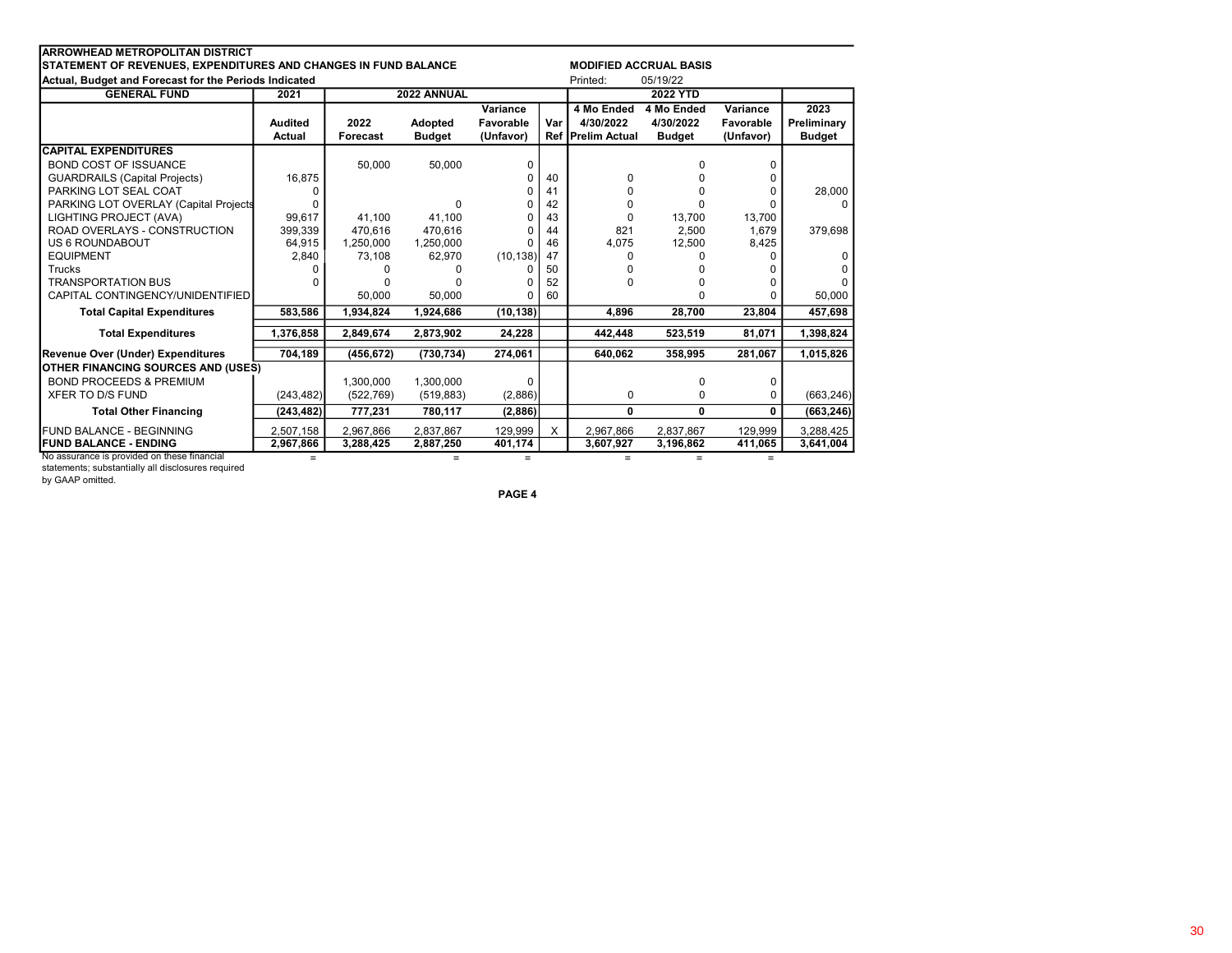| <b>MODIFIED ACCRUAL BASIS</b><br>Actual, Budget and Forecast for the Periods Indicated<br>Printed:<br>05/19/22<br><b>DEBT SERVICE FUND</b><br>2022 ANNUAL<br>2022 YTD<br>2021<br>2023<br>Variance<br>4 Mo Ended<br>4 Mo Ended<br>Variance<br>4/30/2022<br>4/30/2022<br><b>Audited</b><br>2022<br><b>Adopted</b><br>Favorable<br>Var<br>Favorable<br>Ref Prelim Actual<br>Actual<br><b>Forecast</b><br><b>Budget</b><br>(Unfavor)<br><b>Budget</b><br>(Unfavor)<br><b>Budget</b><br><b>REVENUES</b><br><b>Assessed Value</b><br>116.432.580<br>124,965,150<br>124,965,150<br><b>Excluded Property Assessed Value</b><br>69,701<br>73,780<br>73,780<br>6.926<br>4.426<br>4.426<br>Debt Service Mill Levy Rate<br><b>Property Taxes</b><br>813,309<br>553,422<br>553,422<br>$\Omega$<br>AA<br>280,267<br>280,585<br>(319)<br>Specific Ownership (Auto) Taxes<br>44,226<br><b>BB</b><br>1,436<br>24,904<br>24,904<br>$\Omega$<br>7,662<br>6,226<br><b>CC</b><br>Interest Income<br>5,872<br>(2,886)<br>400<br>1,957<br>3,532<br>2,986<br>(1,558)<br>(2,886)<br>861,067<br>581,313<br>584,199<br>288.329<br>288,769<br>(440)<br>515,667<br><b>Total Revenues</b><br><b>EXPENDITURES</b><br>2001/2011/2021 Bond Interest<br>DD<br>0<br>$\mathbf 0$<br>$\Omega$<br>62,396<br>39.930<br>39,930<br>$\Omega$<br>FF<br>$\mathbf 0$<br>$\mathbf 0$<br>2017 Bond Interest<br>155,720<br>140,606<br>140,606<br>0<br>0<br><b>RR</b><br>$\Omega$<br>$\Omega$<br>$\Omega$<br>$\Omega$<br>2019 Bond Interest<br>45,429<br>41,693<br>41,693<br>16,250<br>16,250<br>0<br>0<br>2022 Bond Interest (2.5%)<br>0<br>$\mathbf 0$<br>2001/2011/2021 Bond Principal<br>$\Omega$<br>$\Omega$<br>$\Omega$<br>GG<br>$\mathbf 0$<br>0<br>$\mathbf 0$<br>660,000<br>685,000<br>685,000<br>0<br>$\mathbf 0$<br>0<br>2017 Bond Principal<br>$\mathbf{I}$<br>SS<br>$\mathbf{0}$<br>$\mathbf{0}$<br>$\Omega$<br>$\mathbf{0}$<br>2019 Bond Principal<br>155,000<br>160,000<br>160,000<br>2022 Bond Principal<br>0<br>0<br>Eagle County Treasurers Fees<br>$\Omega$<br>JJ<br>9<br>24,414<br>16,603<br>16,603<br>8,409<br>8,418<br>Bond Paying Agent Fees & Contingency<br>1,590<br>4,000<br>0<br><b>KK</b><br>330<br>330<br>0<br>4,000<br>$\overline{\mathbf{0}}$<br>$\overline{9}$<br>1,104,549<br>8,739<br>8,748<br><b>TOTAL EXPENDITURES</b><br>1,104,082<br>1,104,082<br>(522, 769)<br>(519, 883)<br>280,021<br>(431)<br><b>REVENUE OVER (UNDER) EXP</b><br>(243, 482)<br>(2,886)<br>279,590<br><b>OTHER FINANCING SOURCES (USES)</b><br>Bond Proceeds & Premium<br>$\Omega$<br>$\mathbf 0$<br><b>MM</b><br>$\mathbf 0$<br>$\mathbf 0$<br>1,650,000<br>$\Omega$<br><b>Bond Issuance Costs</b><br>(118)<br>$\Omega$<br>(118)<br>(29, 930)<br>$\Omega$<br>$\Omega$<br><b>NN</b><br>663,246<br><b>Transfer from General Fund</b><br>243,482<br>522,769<br>519,883<br>2,886<br>OO<br>$\Omega$<br>$\mathbf 0$<br>0<br>PP<br>$\Omega$<br>$\mathbf 0$<br><b>Bond Defeasance/Redemption</b><br>(1,610,000)<br>$\Omega$<br>$\overline{0}$<br>(118)<br><b>TOTAL OTHER FINANCING</b><br>253,551<br>522,769<br>519,883<br>2,886<br>(118)<br>Y<br>FUND BALANCE - BEGINNING<br>33,797<br>43,867<br>33,797<br>10,070<br>43,867<br>33,797<br>10,070<br><b>FUND BALANCE - ENDING</b><br>43.867<br>43,867<br>33,797<br>10,070<br>323,338<br>313,818<br>9.520<br>$=$<br>$=$<br>$=$<br>$=$<br>$=$<br>$=$<br>$=$<br><b>Summary of GO Debt</b><br>$\mathbf 0$<br><b>GO Bond Debt-Beginning</b><br>10.295.000<br>9,520,000<br>9,520,000<br>10,295,000<br>9,520,000<br>(775,000)<br>1,300,000<br>0<br>GO Debt Issued, Net<br>1,650,000<br>1,300,000<br>0<br>0<br>$\Omega$<br><b>GO Debt Repaid</b><br>0<br>$\mathbf 0$<br>$\mathbf 0$<br>(2,425,000)<br>(845,000)<br>(845,000)<br>0<br>9,520,000<br>0<br>10,295,000<br>9.520.000<br>(775,000)<br>GO Debt - Ending<br>9,975,000<br>9,975,000 | <b>ARROWHEAD METROPOLITAN DISTRICT</b>                                 |       |       |       |  |  |  |  |  |             |
|-----------------------------------------------------------------------------------------------------------------------------------------------------------------------------------------------------------------------------------------------------------------------------------------------------------------------------------------------------------------------------------------------------------------------------------------------------------------------------------------------------------------------------------------------------------------------------------------------------------------------------------------------------------------------------------------------------------------------------------------------------------------------------------------------------------------------------------------------------------------------------------------------------------------------------------------------------------------------------------------------------------------------------------------------------------------------------------------------------------------------------------------------------------------------------------------------------------------------------------------------------------------------------------------------------------------------------------------------------------------------------------------------------------------------------------------------------------------------------------------------------------------------------------------------------------------------------------------------------------------------------------------------------------------------------------------------------------------------------------------------------------------------------------------------------------------------------------------------------------------------------------------------------------------------------------------------------------------------------------------------------------------------------------------------------------------------------------------------------------------------------------------------------------------------------------------------------------------------------------------------------------------------------------------------------------------------------------------------------------------------------------------------------------------------------------------------------------------------------------------------------------------------------------------------------------------------------------------------------------------------------------------------------------------------------------------------------------------------------------------------------------------------------------------------------------------------------------------------------------------------------------------------------------------------------------------------------------------------------------------------------------------------------------------------------------------------------------------------------------------------------------------------------------------------------------------------------------------------------------------------------------------------------------------------------------------------------------------------------------------------------------------------------------------------------------------------------------------------------------------------------------------------------------------------------------------------------------------------------------------------------------------------------------------------------------------------------------------------------------------------------------------------------------------------------------------------------------|------------------------------------------------------------------------|-------|-------|-------|--|--|--|--|--|-------------|
|                                                                                                                                                                                                                                                                                                                                                                                                                                                                                                                                                                                                                                                                                                                                                                                                                                                                                                                                                                                                                                                                                                                                                                                                                                                                                                                                                                                                                                                                                                                                                                                                                                                                                                                                                                                                                                                                                                                                                                                                                                                                                                                                                                                                                                                                                                                                                                                                                                                                                                                                                                                                                                                                                                                                                                                                                                                                                                                                                                                                                                                                                                                                                                                                                                                                                                                                                                                                                                                                                                                                                                                                                                                                                                                                                                                                                                   | <b>STATEMENT OF REVENUES, EXPENDITURES AND CHANGES IN FUND BALANCE</b> |       |       |       |  |  |  |  |  |             |
|                                                                                                                                                                                                                                                                                                                                                                                                                                                                                                                                                                                                                                                                                                                                                                                                                                                                                                                                                                                                                                                                                                                                                                                                                                                                                                                                                                                                                                                                                                                                                                                                                                                                                                                                                                                                                                                                                                                                                                                                                                                                                                                                                                                                                                                                                                                                                                                                                                                                                                                                                                                                                                                                                                                                                                                                                                                                                                                                                                                                                                                                                                                                                                                                                                                                                                                                                                                                                                                                                                                                                                                                                                                                                                                                                                                                                                   |                                                                        |       |       |       |  |  |  |  |  |             |
|                                                                                                                                                                                                                                                                                                                                                                                                                                                                                                                                                                                                                                                                                                                                                                                                                                                                                                                                                                                                                                                                                                                                                                                                                                                                                                                                                                                                                                                                                                                                                                                                                                                                                                                                                                                                                                                                                                                                                                                                                                                                                                                                                                                                                                                                                                                                                                                                                                                                                                                                                                                                                                                                                                                                                                                                                                                                                                                                                                                                                                                                                                                                                                                                                                                                                                                                                                                                                                                                                                                                                                                                                                                                                                                                                                                                                                   |                                                                        |       |       |       |  |  |  |  |  |             |
|                                                                                                                                                                                                                                                                                                                                                                                                                                                                                                                                                                                                                                                                                                                                                                                                                                                                                                                                                                                                                                                                                                                                                                                                                                                                                                                                                                                                                                                                                                                                                                                                                                                                                                                                                                                                                                                                                                                                                                                                                                                                                                                                                                                                                                                                                                                                                                                                                                                                                                                                                                                                                                                                                                                                                                                                                                                                                                                                                                                                                                                                                                                                                                                                                                                                                                                                                                                                                                                                                                                                                                                                                                                                                                                                                                                                                                   |                                                                        |       |       |       |  |  |  |  |  |             |
|                                                                                                                                                                                                                                                                                                                                                                                                                                                                                                                                                                                                                                                                                                                                                                                                                                                                                                                                                                                                                                                                                                                                                                                                                                                                                                                                                                                                                                                                                                                                                                                                                                                                                                                                                                                                                                                                                                                                                                                                                                                                                                                                                                                                                                                                                                                                                                                                                                                                                                                                                                                                                                                                                                                                                                                                                                                                                                                                                                                                                                                                                                                                                                                                                                                                                                                                                                                                                                                                                                                                                                                                                                                                                                                                                                                                                                   |                                                                        |       |       |       |  |  |  |  |  | Preliminary |
|                                                                                                                                                                                                                                                                                                                                                                                                                                                                                                                                                                                                                                                                                                                                                                                                                                                                                                                                                                                                                                                                                                                                                                                                                                                                                                                                                                                                                                                                                                                                                                                                                                                                                                                                                                                                                                                                                                                                                                                                                                                                                                                                                                                                                                                                                                                                                                                                                                                                                                                                                                                                                                                                                                                                                                                                                                                                                                                                                                                                                                                                                                                                                                                                                                                                                                                                                                                                                                                                                                                                                                                                                                                                                                                                                                                                                                   |                                                                        |       |       |       |  |  |  |  |  |             |
|                                                                                                                                                                                                                                                                                                                                                                                                                                                                                                                                                                                                                                                                                                                                                                                                                                                                                                                                                                                                                                                                                                                                                                                                                                                                                                                                                                                                                                                                                                                                                                                                                                                                                                                                                                                                                                                                                                                                                                                                                                                                                                                                                                                                                                                                                                                                                                                                                                                                                                                                                                                                                                                                                                                                                                                                                                                                                                                                                                                                                                                                                                                                                                                                                                                                                                                                                                                                                                                                                                                                                                                                                                                                                                                                                                                                                                   |                                                                        |       |       |       |  |  |  |  |  |             |
|                                                                                                                                                                                                                                                                                                                                                                                                                                                                                                                                                                                                                                                                                                                                                                                                                                                                                                                                                                                                                                                                                                                                                                                                                                                                                                                                                                                                                                                                                                                                                                                                                                                                                                                                                                                                                                                                                                                                                                                                                                                                                                                                                                                                                                                                                                                                                                                                                                                                                                                                                                                                                                                                                                                                                                                                                                                                                                                                                                                                                                                                                                                                                                                                                                                                                                                                                                                                                                                                                                                                                                                                                                                                                                                                                                                                                                   |                                                                        |       |       |       |  |  |  |  |  | 124,965,150 |
|                                                                                                                                                                                                                                                                                                                                                                                                                                                                                                                                                                                                                                                                                                                                                                                                                                                                                                                                                                                                                                                                                                                                                                                                                                                                                                                                                                                                                                                                                                                                                                                                                                                                                                                                                                                                                                                                                                                                                                                                                                                                                                                                                                                                                                                                                                                                                                                                                                                                                                                                                                                                                                                                                                                                                                                                                                                                                                                                                                                                                                                                                                                                                                                                                                                                                                                                                                                                                                                                                                                                                                                                                                                                                                                                                                                                                                   |                                                                        |       |       |       |  |  |  |  |  | 73,780      |
|                                                                                                                                                                                                                                                                                                                                                                                                                                                                                                                                                                                                                                                                                                                                                                                                                                                                                                                                                                                                                                                                                                                                                                                                                                                                                                                                                                                                                                                                                                                                                                                                                                                                                                                                                                                                                                                                                                                                                                                                                                                                                                                                                                                                                                                                                                                                                                                                                                                                                                                                                                                                                                                                                                                                                                                                                                                                                                                                                                                                                                                                                                                                                                                                                                                                                                                                                                                                                                                                                                                                                                                                                                                                                                                                                                                                                                   |                                                                        |       |       |       |  |  |  |  |  | 3.926       |
|                                                                                                                                                                                                                                                                                                                                                                                                                                                                                                                                                                                                                                                                                                                                                                                                                                                                                                                                                                                                                                                                                                                                                                                                                                                                                                                                                                                                                                                                                                                                                                                                                                                                                                                                                                                                                                                                                                                                                                                                                                                                                                                                                                                                                                                                                                                                                                                                                                                                                                                                                                                                                                                                                                                                                                                                                                                                                                                                                                                                                                                                                                                                                                                                                                                                                                                                                                                                                                                                                                                                                                                                                                                                                                                                                                                                                                   |                                                                        |       |       |       |  |  |  |  |  | 490.903     |
|                                                                                                                                                                                                                                                                                                                                                                                                                                                                                                                                                                                                                                                                                                                                                                                                                                                                                                                                                                                                                                                                                                                                                                                                                                                                                                                                                                                                                                                                                                                                                                                                                                                                                                                                                                                                                                                                                                                                                                                                                                                                                                                                                                                                                                                                                                                                                                                                                                                                                                                                                                                                                                                                                                                                                                                                                                                                                                                                                                                                                                                                                                                                                                                                                                                                                                                                                                                                                                                                                                                                                                                                                                                                                                                                                                                                                                   |                                                                        |       |       |       |  |  |  |  |  | 22,091      |
|                                                                                                                                                                                                                                                                                                                                                                                                                                                                                                                                                                                                                                                                                                                                                                                                                                                                                                                                                                                                                                                                                                                                                                                                                                                                                                                                                                                                                                                                                                                                                                                                                                                                                                                                                                                                                                                                                                                                                                                                                                                                                                                                                                                                                                                                                                                                                                                                                                                                                                                                                                                                                                                                                                                                                                                                                                                                                                                                                                                                                                                                                                                                                                                                                                                                                                                                                                                                                                                                                                                                                                                                                                                                                                                                                                                                                                   |                                                                        |       |       |       |  |  |  |  |  | 2,674       |
|                                                                                                                                                                                                                                                                                                                                                                                                                                                                                                                                                                                                                                                                                                                                                                                                                                                                                                                                                                                                                                                                                                                                                                                                                                                                                                                                                                                                                                                                                                                                                                                                                                                                                                                                                                                                                                                                                                                                                                                                                                                                                                                                                                                                                                                                                                                                                                                                                                                                                                                                                                                                                                                                                                                                                                                                                                                                                                                                                                                                                                                                                                                                                                                                                                                                                                                                                                                                                                                                                                                                                                                                                                                                                                                                                                                                                                   |                                                                        |       |       |       |  |  |  |  |  |             |
|                                                                                                                                                                                                                                                                                                                                                                                                                                                                                                                                                                                                                                                                                                                                                                                                                                                                                                                                                                                                                                                                                                                                                                                                                                                                                                                                                                                                                                                                                                                                                                                                                                                                                                                                                                                                                                                                                                                                                                                                                                                                                                                                                                                                                                                                                                                                                                                                                                                                                                                                                                                                                                                                                                                                                                                                                                                                                                                                                                                                                                                                                                                                                                                                                                                                                                                                                                                                                                                                                                                                                                                                                                                                                                                                                                                                                                   |                                                                        |       |       |       |  |  |  |  |  |             |
|                                                                                                                                                                                                                                                                                                                                                                                                                                                                                                                                                                                                                                                                                                                                                                                                                                                                                                                                                                                                                                                                                                                                                                                                                                                                                                                                                                                                                                                                                                                                                                                                                                                                                                                                                                                                                                                                                                                                                                                                                                                                                                                                                                                                                                                                                                                                                                                                                                                                                                                                                                                                                                                                                                                                                                                                                                                                                                                                                                                                                                                                                                                                                                                                                                                                                                                                                                                                                                                                                                                                                                                                                                                                                                                                                                                                                                   |                                                                        |       |       |       |  |  |  |  |  | 39,930      |
|                                                                                                                                                                                                                                                                                                                                                                                                                                                                                                                                                                                                                                                                                                                                                                                                                                                                                                                                                                                                                                                                                                                                                                                                                                                                                                                                                                                                                                                                                                                                                                                                                                                                                                                                                                                                                                                                                                                                                                                                                                                                                                                                                                                                                                                                                                                                                                                                                                                                                                                                                                                                                                                                                                                                                                                                                                                                                                                                                                                                                                                                                                                                                                                                                                                                                                                                                                                                                                                                                                                                                                                                                                                                                                                                                                                                                                   |                                                                        |       |       |       |  |  |  |  |  | 124,920     |
|                                                                                                                                                                                                                                                                                                                                                                                                                                                                                                                                                                                                                                                                                                                                                                                                                                                                                                                                                                                                                                                                                                                                                                                                                                                                                                                                                                                                                                                                                                                                                                                                                                                                                                                                                                                                                                                                                                                                                                                                                                                                                                                                                                                                                                                                                                                                                                                                                                                                                                                                                                                                                                                                                                                                                                                                                                                                                                                                                                                                                                                                                                                                                                                                                                                                                                                                                                                                                                                                                                                                                                                                                                                                                                                                                                                                                                   |                                                                        |       |       |       |  |  |  |  |  | 37,837      |
|                                                                                                                                                                                                                                                                                                                                                                                                                                                                                                                                                                                                                                                                                                                                                                                                                                                                                                                                                                                                                                                                                                                                                                                                                                                                                                                                                                                                                                                                                                                                                                                                                                                                                                                                                                                                                                                                                                                                                                                                                                                                                                                                                                                                                                                                                                                                                                                                                                                                                                                                                                                                                                                                                                                                                                                                                                                                                                                                                                                                                                                                                                                                                                                                                                                                                                                                                                                                                                                                                                                                                                                                                                                                                                                                                                                                                                   |                                                                        |       |       |       |  |  |  |  |  | 32,500      |
|                                                                                                                                                                                                                                                                                                                                                                                                                                                                                                                                                                                                                                                                                                                                                                                                                                                                                                                                                                                                                                                                                                                                                                                                                                                                                                                                                                                                                                                                                                                                                                                                                                                                                                                                                                                                                                                                                                                                                                                                                                                                                                                                                                                                                                                                                                                                                                                                                                                                                                                                                                                                                                                                                                                                                                                                                                                                                                                                                                                                                                                                                                                                                                                                                                                                                                                                                                                                                                                                                                                                                                                                                                                                                                                                                                                                                                   |                                                                        |       |       |       |  |  |  |  |  | 150,000     |
|                                                                                                                                                                                                                                                                                                                                                                                                                                                                                                                                                                                                                                                                                                                                                                                                                                                                                                                                                                                                                                                                                                                                                                                                                                                                                                                                                                                                                                                                                                                                                                                                                                                                                                                                                                                                                                                                                                                                                                                                                                                                                                                                                                                                                                                                                                                                                                                                                                                                                                                                                                                                                                                                                                                                                                                                                                                                                                                                                                                                                                                                                                                                                                                                                                                                                                                                                                                                                                                                                                                                                                                                                                                                                                                                                                                                                                   |                                                                        |       |       |       |  |  |  |  |  | 555,000     |
|                                                                                                                                                                                                                                                                                                                                                                                                                                                                                                                                                                                                                                                                                                                                                                                                                                                                                                                                                                                                                                                                                                                                                                                                                                                                                                                                                                                                                                                                                                                                                                                                                                                                                                                                                                                                                                                                                                                                                                                                                                                                                                                                                                                                                                                                                                                                                                                                                                                                                                                                                                                                                                                                                                                                                                                                                                                                                                                                                                                                                                                                                                                                                                                                                                                                                                                                                                                                                                                                                                                                                                                                                                                                                                                                                                                                                                   |                                                                        |       |       |       |  |  |  |  |  | 140,000     |
|                                                                                                                                                                                                                                                                                                                                                                                                                                                                                                                                                                                                                                                                                                                                                                                                                                                                                                                                                                                                                                                                                                                                                                                                                                                                                                                                                                                                                                                                                                                                                                                                                                                                                                                                                                                                                                                                                                                                                                                                                                                                                                                                                                                                                                                                                                                                                                                                                                                                                                                                                                                                                                                                                                                                                                                                                                                                                                                                                                                                                                                                                                                                                                                                                                                                                                                                                                                                                                                                                                                                                                                                                                                                                                                                                                                                                                   |                                                                        |       |       |       |  |  |  |  |  | 80,000      |
|                                                                                                                                                                                                                                                                                                                                                                                                                                                                                                                                                                                                                                                                                                                                                                                                                                                                                                                                                                                                                                                                                                                                                                                                                                                                                                                                                                                                                                                                                                                                                                                                                                                                                                                                                                                                                                                                                                                                                                                                                                                                                                                                                                                                                                                                                                                                                                                                                                                                                                                                                                                                                                                                                                                                                                                                                                                                                                                                                                                                                                                                                                                                                                                                                                                                                                                                                                                                                                                                                                                                                                                                                                                                                                                                                                                                                                   |                                                                        |       |       |       |  |  |  |  |  | 14,727      |
|                                                                                                                                                                                                                                                                                                                                                                                                                                                                                                                                                                                                                                                                                                                                                                                                                                                                                                                                                                                                                                                                                                                                                                                                                                                                                                                                                                                                                                                                                                                                                                                                                                                                                                                                                                                                                                                                                                                                                                                                                                                                                                                                                                                                                                                                                                                                                                                                                                                                                                                                                                                                                                                                                                                                                                                                                                                                                                                                                                                                                                                                                                                                                                                                                                                                                                                                                                                                                                                                                                                                                                                                                                                                                                                                                                                                                                   |                                                                        |       |       |       |  |  |  |  |  | 4,000       |
|                                                                                                                                                                                                                                                                                                                                                                                                                                                                                                                                                                                                                                                                                                                                                                                                                                                                                                                                                                                                                                                                                                                                                                                                                                                                                                                                                                                                                                                                                                                                                                                                                                                                                                                                                                                                                                                                                                                                                                                                                                                                                                                                                                                                                                                                                                                                                                                                                                                                                                                                                                                                                                                                                                                                                                                                                                                                                                                                                                                                                                                                                                                                                                                                                                                                                                                                                                                                                                                                                                                                                                                                                                                                                                                                                                                                                                   |                                                                        |       |       |       |  |  |  |  |  | 1,178,914   |
|                                                                                                                                                                                                                                                                                                                                                                                                                                                                                                                                                                                                                                                                                                                                                                                                                                                                                                                                                                                                                                                                                                                                                                                                                                                                                                                                                                                                                                                                                                                                                                                                                                                                                                                                                                                                                                                                                                                                                                                                                                                                                                                                                                                                                                                                                                                                                                                                                                                                                                                                                                                                                                                                                                                                                                                                                                                                                                                                                                                                                                                                                                                                                                                                                                                                                                                                                                                                                                                                                                                                                                                                                                                                                                                                                                                                                                   |                                                                        |       |       |       |  |  |  |  |  | (663, 246)  |
|                                                                                                                                                                                                                                                                                                                                                                                                                                                                                                                                                                                                                                                                                                                                                                                                                                                                                                                                                                                                                                                                                                                                                                                                                                                                                                                                                                                                                                                                                                                                                                                                                                                                                                                                                                                                                                                                                                                                                                                                                                                                                                                                                                                                                                                                                                                                                                                                                                                                                                                                                                                                                                                                                                                                                                                                                                                                                                                                                                                                                                                                                                                                                                                                                                                                                                                                                                                                                                                                                                                                                                                                                                                                                                                                                                                                                                   |                                                                        |       |       |       |  |  |  |  |  |             |
|                                                                                                                                                                                                                                                                                                                                                                                                                                                                                                                                                                                                                                                                                                                                                                                                                                                                                                                                                                                                                                                                                                                                                                                                                                                                                                                                                                                                                                                                                                                                                                                                                                                                                                                                                                                                                                                                                                                                                                                                                                                                                                                                                                                                                                                                                                                                                                                                                                                                                                                                                                                                                                                                                                                                                                                                                                                                                                                                                                                                                                                                                                                                                                                                                                                                                                                                                                                                                                                                                                                                                                                                                                                                                                                                                                                                                                   |                                                                        |       |       |       |  |  |  |  |  |             |
|                                                                                                                                                                                                                                                                                                                                                                                                                                                                                                                                                                                                                                                                                                                                                                                                                                                                                                                                                                                                                                                                                                                                                                                                                                                                                                                                                                                                                                                                                                                                                                                                                                                                                                                                                                                                                                                                                                                                                                                                                                                                                                                                                                                                                                                                                                                                                                                                                                                                                                                                                                                                                                                                                                                                                                                                                                                                                                                                                                                                                                                                                                                                                                                                                                                                                                                                                                                                                                                                                                                                                                                                                                                                                                                                                                                                                                   |                                                                        |       |       |       |  |  |  |  |  | $\Omega$    |
|                                                                                                                                                                                                                                                                                                                                                                                                                                                                                                                                                                                                                                                                                                                                                                                                                                                                                                                                                                                                                                                                                                                                                                                                                                                                                                                                                                                                                                                                                                                                                                                                                                                                                                                                                                                                                                                                                                                                                                                                                                                                                                                                                                                                                                                                                                                                                                                                                                                                                                                                                                                                                                                                                                                                                                                                                                                                                                                                                                                                                                                                                                                                                                                                                                                                                                                                                                                                                                                                                                                                                                                                                                                                                                                                                                                                                                   |                                                                        |       |       |       |  |  |  |  |  | 0           |
|                                                                                                                                                                                                                                                                                                                                                                                                                                                                                                                                                                                                                                                                                                                                                                                                                                                                                                                                                                                                                                                                                                                                                                                                                                                                                                                                                                                                                                                                                                                                                                                                                                                                                                                                                                                                                                                                                                                                                                                                                                                                                                                                                                                                                                                                                                                                                                                                                                                                                                                                                                                                                                                                                                                                                                                                                                                                                                                                                                                                                                                                                                                                                                                                                                                                                                                                                                                                                                                                                                                                                                                                                                                                                                                                                                                                                                   |                                                                        |       |       |       |  |  |  |  |  |             |
|                                                                                                                                                                                                                                                                                                                                                                                                                                                                                                                                                                                                                                                                                                                                                                                                                                                                                                                                                                                                                                                                                                                                                                                                                                                                                                                                                                                                                                                                                                                                                                                                                                                                                                                                                                                                                                                                                                                                                                                                                                                                                                                                                                                                                                                                                                                                                                                                                                                                                                                                                                                                                                                                                                                                                                                                                                                                                                                                                                                                                                                                                                                                                                                                                                                                                                                                                                                                                                                                                                                                                                                                                                                                                                                                                                                                                                   |                                                                        |       |       |       |  |  |  |  |  |             |
|                                                                                                                                                                                                                                                                                                                                                                                                                                                                                                                                                                                                                                                                                                                                                                                                                                                                                                                                                                                                                                                                                                                                                                                                                                                                                                                                                                                                                                                                                                                                                                                                                                                                                                                                                                                                                                                                                                                                                                                                                                                                                                                                                                                                                                                                                                                                                                                                                                                                                                                                                                                                                                                                                                                                                                                                                                                                                                                                                                                                                                                                                                                                                                                                                                                                                                                                                                                                                                                                                                                                                                                                                                                                                                                                                                                                                                   |                                                                        |       |       |       |  |  |  |  |  | 663,246     |
|                                                                                                                                                                                                                                                                                                                                                                                                                                                                                                                                                                                                                                                                                                                                                                                                                                                                                                                                                                                                                                                                                                                                                                                                                                                                                                                                                                                                                                                                                                                                                                                                                                                                                                                                                                                                                                                                                                                                                                                                                                                                                                                                                                                                                                                                                                                                                                                                                                                                                                                                                                                                                                                                                                                                                                                                                                                                                                                                                                                                                                                                                                                                                                                                                                                                                                                                                                                                                                                                                                                                                                                                                                                                                                                                                                                                                                   |                                                                        |       |       |       |  |  |  |  |  | 43,867      |
|                                                                                                                                                                                                                                                                                                                                                                                                                                                                                                                                                                                                                                                                                                                                                                                                                                                                                                                                                                                                                                                                                                                                                                                                                                                                                                                                                                                                                                                                                                                                                                                                                                                                                                                                                                                                                                                                                                                                                                                                                                                                                                                                                                                                                                                                                                                                                                                                                                                                                                                                                                                                                                                                                                                                                                                                                                                                                                                                                                                                                                                                                                                                                                                                                                                                                                                                                                                                                                                                                                                                                                                                                                                                                                                                                                                                                                   |                                                                        |       |       |       |  |  |  |  |  | 43,867      |
|                                                                                                                                                                                                                                                                                                                                                                                                                                                                                                                                                                                                                                                                                                                                                                                                                                                                                                                                                                                                                                                                                                                                                                                                                                                                                                                                                                                                                                                                                                                                                                                                                                                                                                                                                                                                                                                                                                                                                                                                                                                                                                                                                                                                                                                                                                                                                                                                                                                                                                                                                                                                                                                                                                                                                                                                                                                                                                                                                                                                                                                                                                                                                                                                                                                                                                                                                                                                                                                                                                                                                                                                                                                                                                                                                                                                                                   |                                                                        |       |       |       |  |  |  |  |  |             |
|                                                                                                                                                                                                                                                                                                                                                                                                                                                                                                                                                                                                                                                                                                                                                                                                                                                                                                                                                                                                                                                                                                                                                                                                                                                                                                                                                                                                                                                                                                                                                                                                                                                                                                                                                                                                                                                                                                                                                                                                                                                                                                                                                                                                                                                                                                                                                                                                                                                                                                                                                                                                                                                                                                                                                                                                                                                                                                                                                                                                                                                                                                                                                                                                                                                                                                                                                                                                                                                                                                                                                                                                                                                                                                                                                                                                                                   |                                                                        |       |       |       |  |  |  |  |  |             |
|                                                                                                                                                                                                                                                                                                                                                                                                                                                                                                                                                                                                                                                                                                                                                                                                                                                                                                                                                                                                                                                                                                                                                                                                                                                                                                                                                                                                                                                                                                                                                                                                                                                                                                                                                                                                                                                                                                                                                                                                                                                                                                                                                                                                                                                                                                                                                                                                                                                                                                                                                                                                                                                                                                                                                                                                                                                                                                                                                                                                                                                                                                                                                                                                                                                                                                                                                                                                                                                                                                                                                                                                                                                                                                                                                                                                                                   |                                                                        |       |       |       |  |  |  |  |  | 9,975,000   |
|                                                                                                                                                                                                                                                                                                                                                                                                                                                                                                                                                                                                                                                                                                                                                                                                                                                                                                                                                                                                                                                                                                                                                                                                                                                                                                                                                                                                                                                                                                                                                                                                                                                                                                                                                                                                                                                                                                                                                                                                                                                                                                                                                                                                                                                                                                                                                                                                                                                                                                                                                                                                                                                                                                                                                                                                                                                                                                                                                                                                                                                                                                                                                                                                                                                                                                                                                                                                                                                                                                                                                                                                                                                                                                                                                                                                                                   |                                                                        |       |       |       |  |  |  |  |  |             |
|                                                                                                                                                                                                                                                                                                                                                                                                                                                                                                                                                                                                                                                                                                                                                                                                                                                                                                                                                                                                                                                                                                                                                                                                                                                                                                                                                                                                                                                                                                                                                                                                                                                                                                                                                                                                                                                                                                                                                                                                                                                                                                                                                                                                                                                                                                                                                                                                                                                                                                                                                                                                                                                                                                                                                                                                                                                                                                                                                                                                                                                                                                                                                                                                                                                                                                                                                                                                                                                                                                                                                                                                                                                                                                                                                                                                                                   |                                                                        |       |       |       |  |  |  |  |  | (925,000)   |
|                                                                                                                                                                                                                                                                                                                                                                                                                                                                                                                                                                                                                                                                                                                                                                                                                                                                                                                                                                                                                                                                                                                                                                                                                                                                                                                                                                                                                                                                                                                                                                                                                                                                                                                                                                                                                                                                                                                                                                                                                                                                                                                                                                                                                                                                                                                                                                                                                                                                                                                                                                                                                                                                                                                                                                                                                                                                                                                                                                                                                                                                                                                                                                                                                                                                                                                                                                                                                                                                                                                                                                                                                                                                                                                                                                                                                                   |                                                                        |       |       |       |  |  |  |  |  | 9,050,000   |
|                                                                                                                                                                                                                                                                                                                                                                                                                                                                                                                                                                                                                                                                                                                                                                                                                                                                                                                                                                                                                                                                                                                                                                                                                                                                                                                                                                                                                                                                                                                                                                                                                                                                                                                                                                                                                                                                                                                                                                                                                                                                                                                                                                                                                                                                                                                                                                                                                                                                                                                                                                                                                                                                                                                                                                                                                                                                                                                                                                                                                                                                                                                                                                                                                                                                                                                                                                                                                                                                                                                                                                                                                                                                                                                                                                                                                                   | GO Debt to AV Ratio                                                    | 8.18% | 7.98% | 7.98% |  |  |  |  |  | 7.24%       |

No assurance is provided on these financial statements; substantially all disclosures required by GAAP omitted.

PAGE 5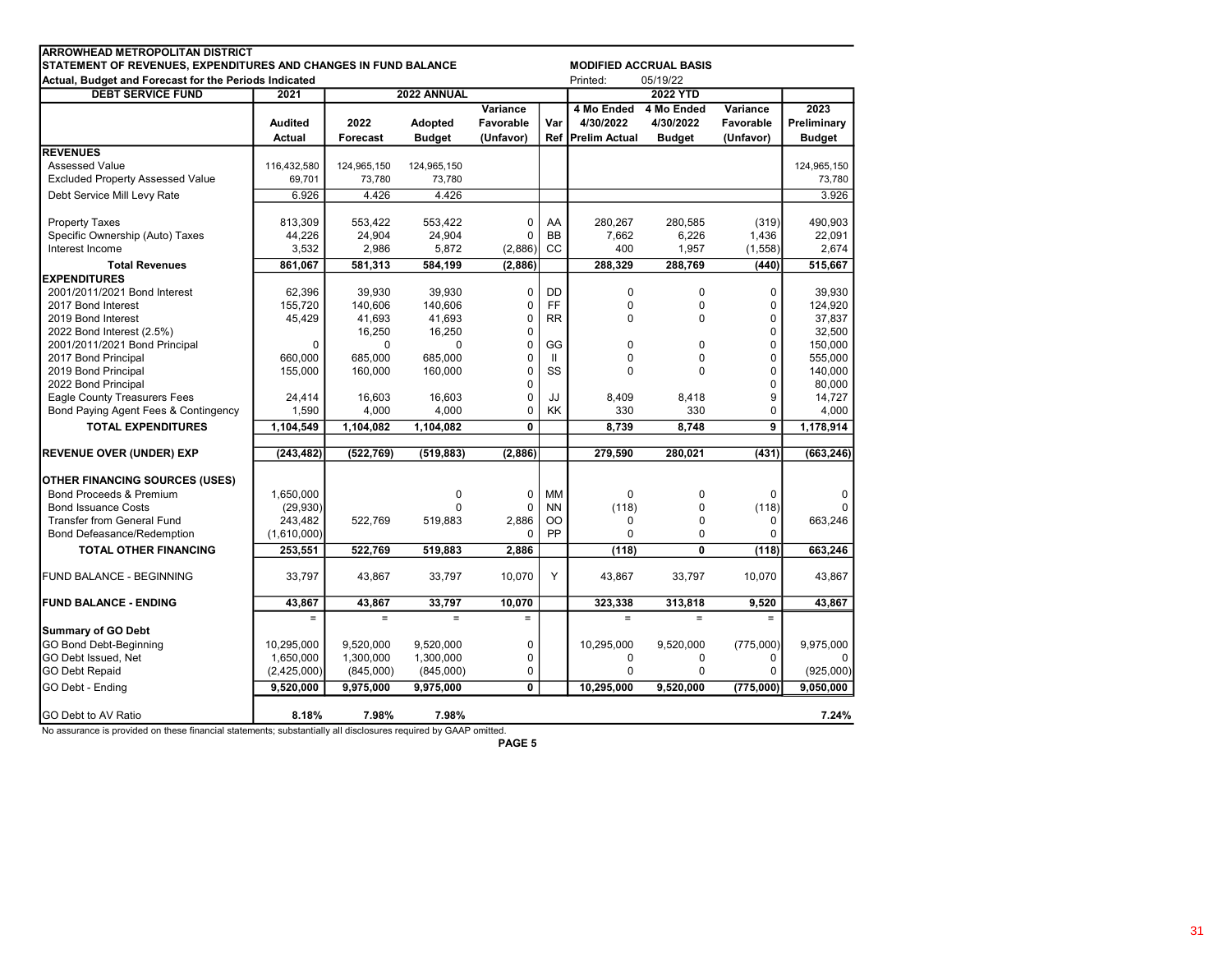| <b>IBOND AMORTIZATION SCHEDULE</b> |           | 2021 Bonds (Taxable, Callable 12/27)<br>2017 Bonds (Non-Callable) |          |               | 2019 Bonds (Callable 12/27) |          | <b>All Bonds</b> |          |          |            |
|------------------------------------|-----------|-------------------------------------------------------------------|----------|---------------|-----------------------------|----------|------------------|----------|----------|------------|
|                                    |           | Int                                                               | Annual   |               | Int                         | Annual   |                  | Interest | Annual   |            |
| Year                               | Principal | Rate                                                              | Interest | Principal     | Rate                        | Interest | <b>Principal</b> | Rate     | Interest | lTotal P&I |
| 2022                               | 0         |                                                                   | 39,930   | 685.000       | 2.29%                       | 140,606  | 160.000          | 2.41%    | 41,693   | 1,067,229  |
| 2023                               | 150.000   | 2.42%                                                             | 39,930   | 555.000       | 2.29%                       | 124,920  | 140.000          | 2.41%    | 37,837   | 1,047,687  |
| 2024                               | 160.000   | 2.42%                                                             | 36,300   | 565.000       | 2.29%                       | 112,210  | 140,000          | 2.41%    | 34,463   | 1,047,973  |
| 2025                               | 165,000   | 2.42%                                                             | 32,428   | 580.000 2.29% |                             | 99,272   | 140,000          | 2.41%    | 31,089   | 1,047,789  |
| 2026                               | 170,000   | 2.42%                                                             | 28,435   | 595.000 2.29% |                             | 85,990   | 140.000          | 2.41%    | 27.715   | 1,047,140  |
| 2027                               | 175,000   | 2.42%                                                             | 24,321   | 605.000 2.29% |                             | 72,364   | 150,000          | 2.41%    | 24,341   | 1,051,026  |
| 2028                               | 185.000   | 2.42%                                                             | 20,086   | 615.000 2.29% |                             | 58,510   | 155,000          | 2.41%    | 20,726   | 1,054,322  |
| 2029                               | 190.000   | 2.42%                                                             | 15,609   | 635.000 2.29% |                             | 44,426   | 160,000          | 2.41%    | 16,991   | 1,062,026  |
| 2030                               | 200,000   | 2.42%                                                             | 11,011   | 645.000 2.29% |                             | 29,885   | 170,000          | 2.41%    | 13,135   | 1,069,030  |
| 2031                               | 215,000   | 2.42%                                                             | 6,171    | 660.000 2.29% |                             | 15,114   | 175.000          | 2.41%    | 9,038    | 1,080,323  |
| 2032                               | 40,000    | 2.42%                                                             | 968      | 0             |                             |          | 200,000          | 2.41%    | 4,820    | 245,788    |
| Total                              | 000,050 ا |                                                                   | 255,189  | 6.140.000     |                             | 783,295  | 1.730.000        |          | 261,847  | 10,820,330 |

PAGE 6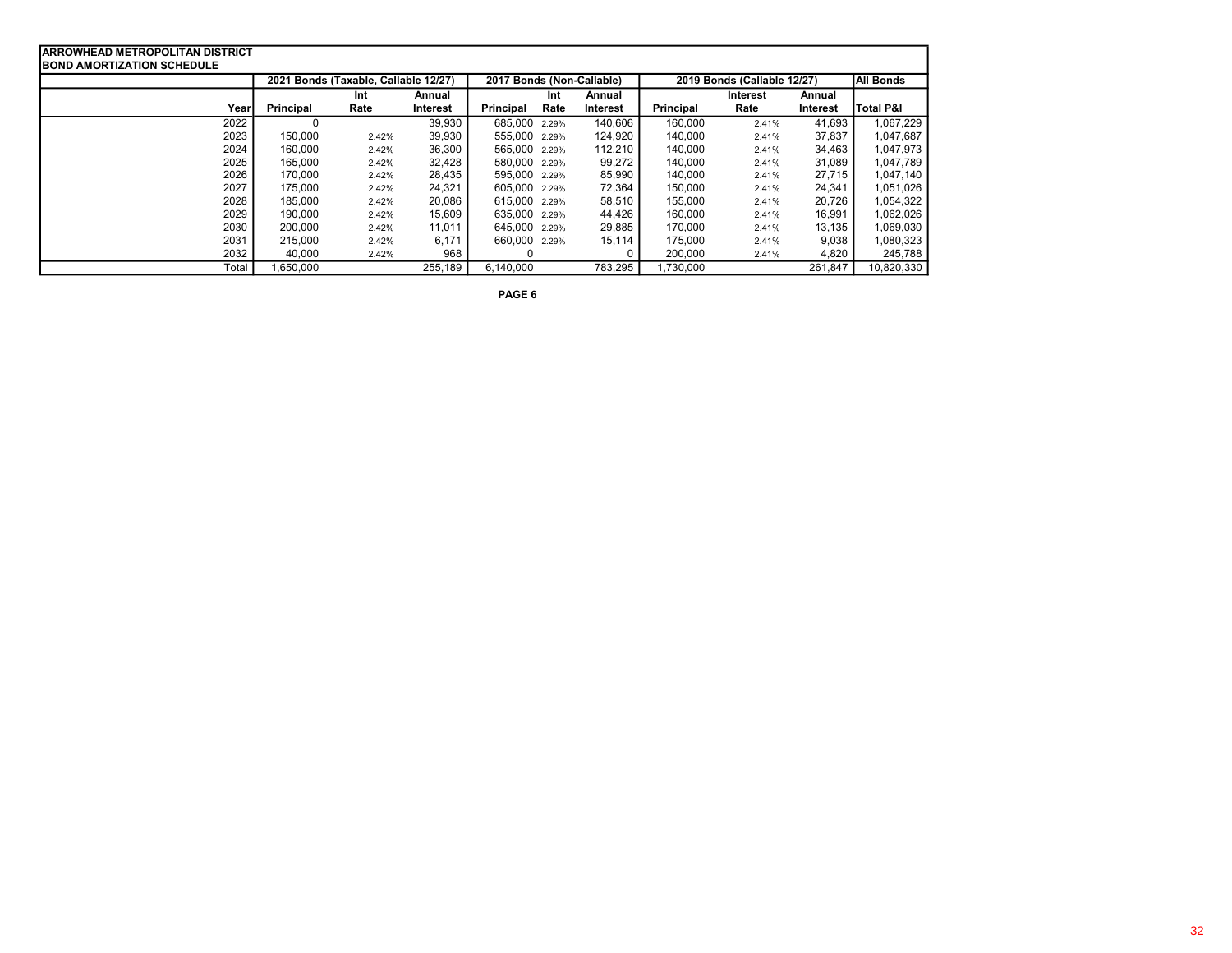

 **Financial Statements**

**December 31, 2021**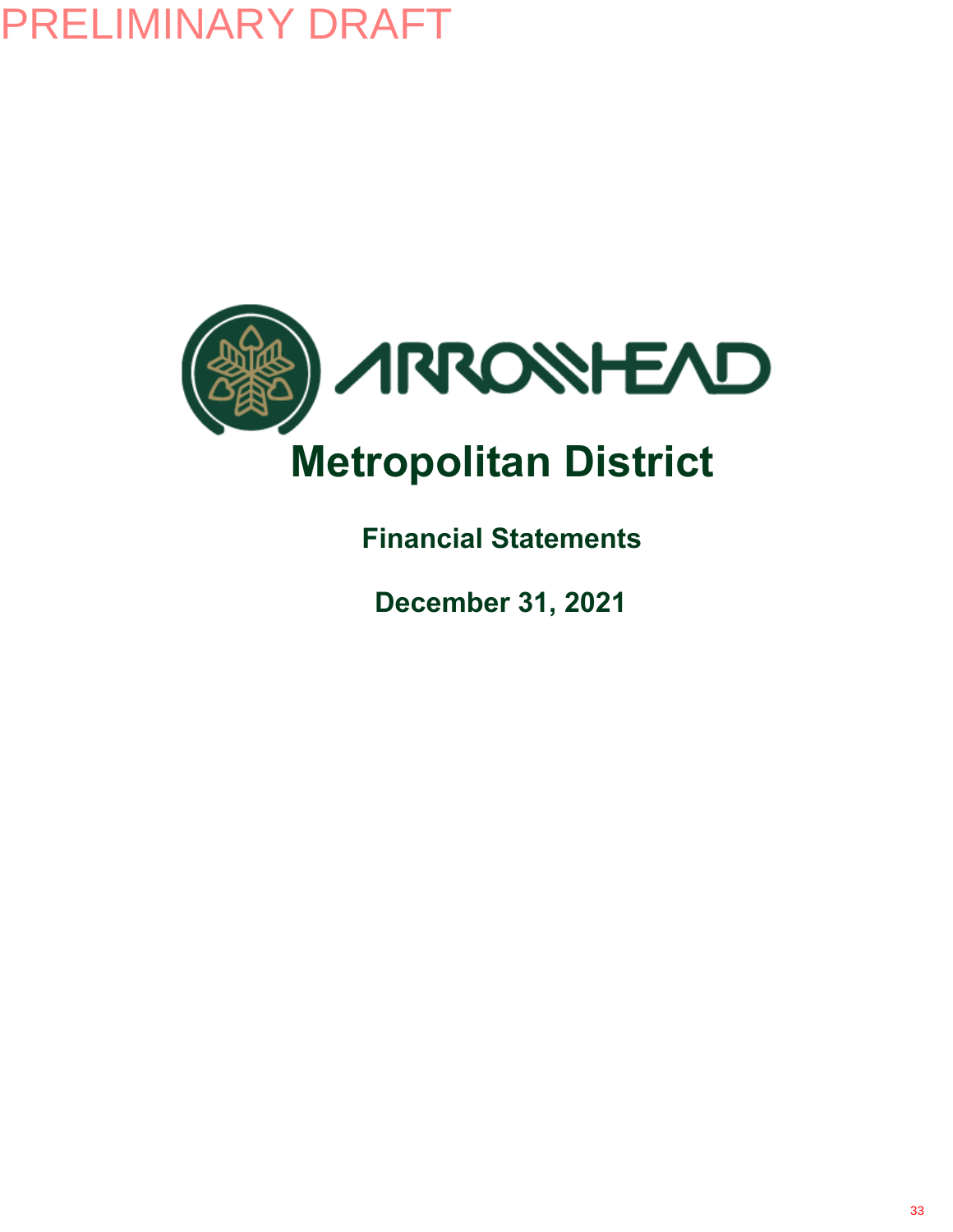#### **Arrowhead Metropolitan District Financial Statements December 31, 2021**

#### **Table of Contents**

|                                                                                                                                                | Page           |
|------------------------------------------------------------------------------------------------------------------------------------------------|----------------|
| <b>INDEPENDENT AUDITOR'S REPORT</b>                                                                                                            | $A1 - A3$      |
| <b>Management's Discussion and Analysis</b>                                                                                                    | $B1 - B4$      |
| <b>Government-wide Financial Statements:</b>                                                                                                   |                |
| <b>Statement of Net Position</b>                                                                                                               | C <sub>1</sub> |
| <b>Statement of Activities</b>                                                                                                                 | C <sub>2</sub> |
| <b>Fund Financial Statements:</b>                                                                                                              |                |
| Balance Sheet - Governmental Funds                                                                                                             | C <sub>3</sub> |
| Reconciliation of the Balance Sheet of Governmental Funds to the<br><b>Statement of Net Position</b>                                           | C4             |
| Statement of Revenues, Expenditures and Changes in<br><b>Fund Balances - Governmental Funds</b>                                                | C5             |
| Reconciliation of the Statement of Revenues, Expenditures and Changes in<br>Fund Balances of Governmental Funds to the Statement of Activities | C6             |
| <b>Notes to the Financial Statements</b>                                                                                                       | $D1 - D16$     |
| <b>Required Supplementary Information:</b>                                                                                                     |                |
| Schedule of Revenues, Expenditures and Changes in<br>Fund Balance - Budget and Actual - Governmental Funds:                                    |                |
| General Fund                                                                                                                                   | E <sub>1</sub> |
| <b>Supplementary Information:</b>                                                                                                              |                |
| Schedule of Revenues, Expenditures and Changes in<br>Fund Balance - Budget and Actual - Governmental Funds:                                    |                |
| Debt Service Fund                                                                                                                              | F1             |
| History of Assessed Valuation, Mill Levy and Property Taxes Collected                                                                          | F <sub>2</sub> |
| Schedule of Bonds Payable to Maturity                                                                                                          | F3             |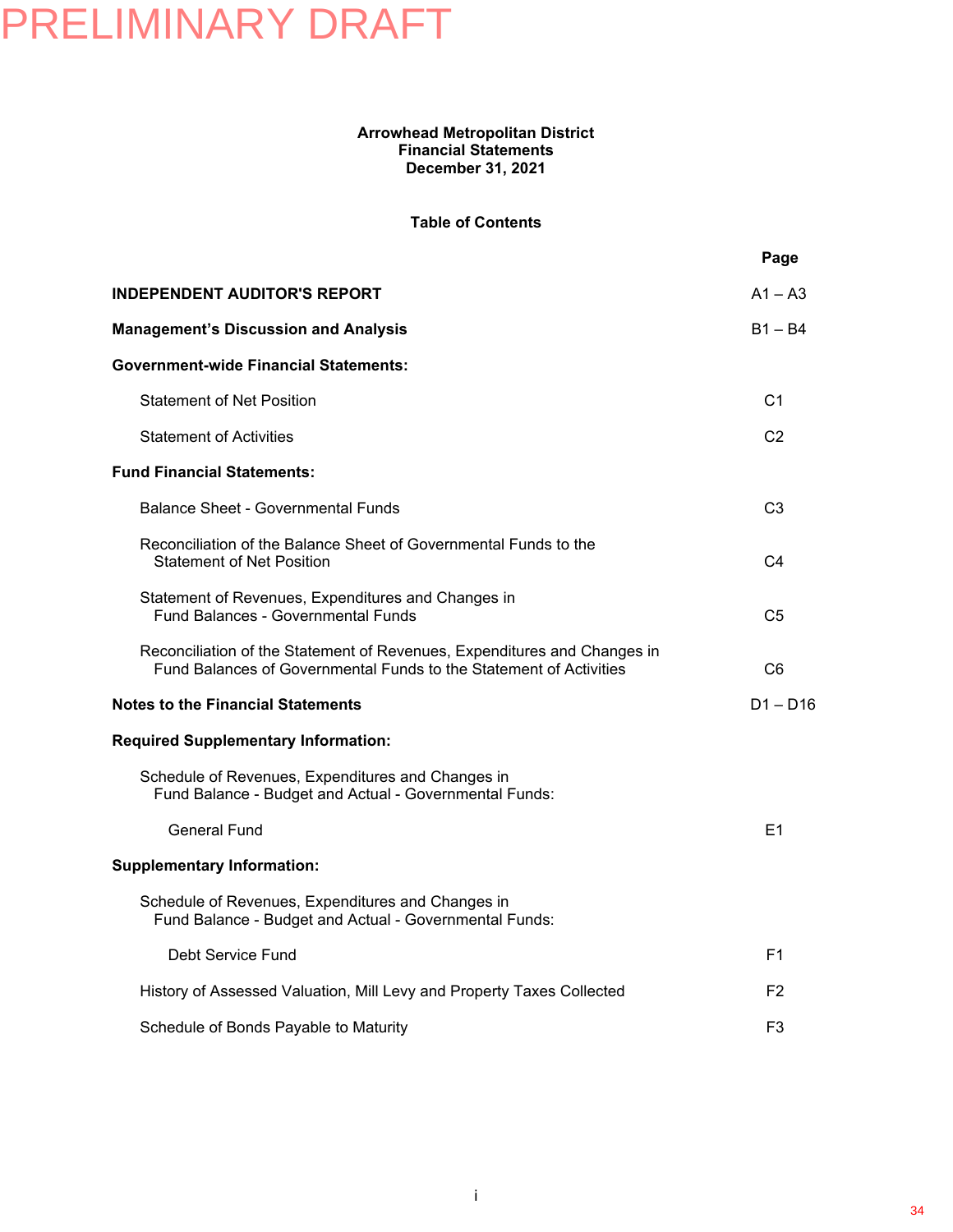MCMAHAN AND ASSOCIATES, L.L.C. PRELIMINARY DRAFT

*Certified Public Accountants and Consultants*

245 Chapel Place, Suite 300 Facsimile: (970) 845-8108 P.O. Box 5850, Avon, CO 81620

WEB SITE: WWW.MCMAHANCPA.COM Chapel Square, Bldg C Main Office: (970) 845-8800

#### **INDEPENDENT AUDITOR'S REPORT**

#### **To the Board of Directors Arrowhead Metropolitan District**

#### *Opinions*

We have audited the accompanying financial statements of the governmental activities and each major fund of Arrowhead Metropolitan District (the "District"), as of and for the year ended December 31, 2021, which collectively comprise the District's basic financial statements as listed in the Table of Contents, and the related notes to the financial statements.

In our opinion, the financial statements referred to above present fairly, in all material respects, the respective financial position of the governmental activities and each major fund of the District, as of December 31, 2021 and the respective changes in financial position thereof for the year then ended in accordance with accounting principles generally accepted in the United States of America ("U.S. GAAP").

#### *Basis for Opinions*

We conducted our audit in accordance with auditing standards generally accepted in the United States of America ("U.S. GAAS"). Our responsibilities under those standards are further described in the *Auditor's Responsibilities for the Audit of the Financial Statements* section of our report. We are required to be independent of the District and to meet our other ethical responsibilities, in accordance with the relevant ethical requirements relating to our audit. We believe that the audit evidence we have obtained is sufficient and appropriate to provide a basis for our audit opinions.

#### *Responsibilities of Management for the Financial Statements*

The District's management is responsible for the preparation and fair presentation of the financial statements in accordance with U.S. GAAP, and for the design, implementation, and maintenance of internal control relevant to the preparation and fair presentation of financial statements that are free from material misstatement, whether due to fraud or error.

In preparing the financial statements, management is required to evaluate whether there are conditions or events, considered in the aggregate, that raise substantial doubt about the District's ability to continue as a going concern for one year after the date that the financial statements are issued.

*Member: American Institute of Certified Public Accountants*

Paul J. Backes, CPA, CGMA Avon: (970) 845-8800 Michael N. Jenkins, CA, CPA, CGMA Aspen: (970) 544-3996 MATTHEW D. MILLER, CPA Frisco: (970) 668-3481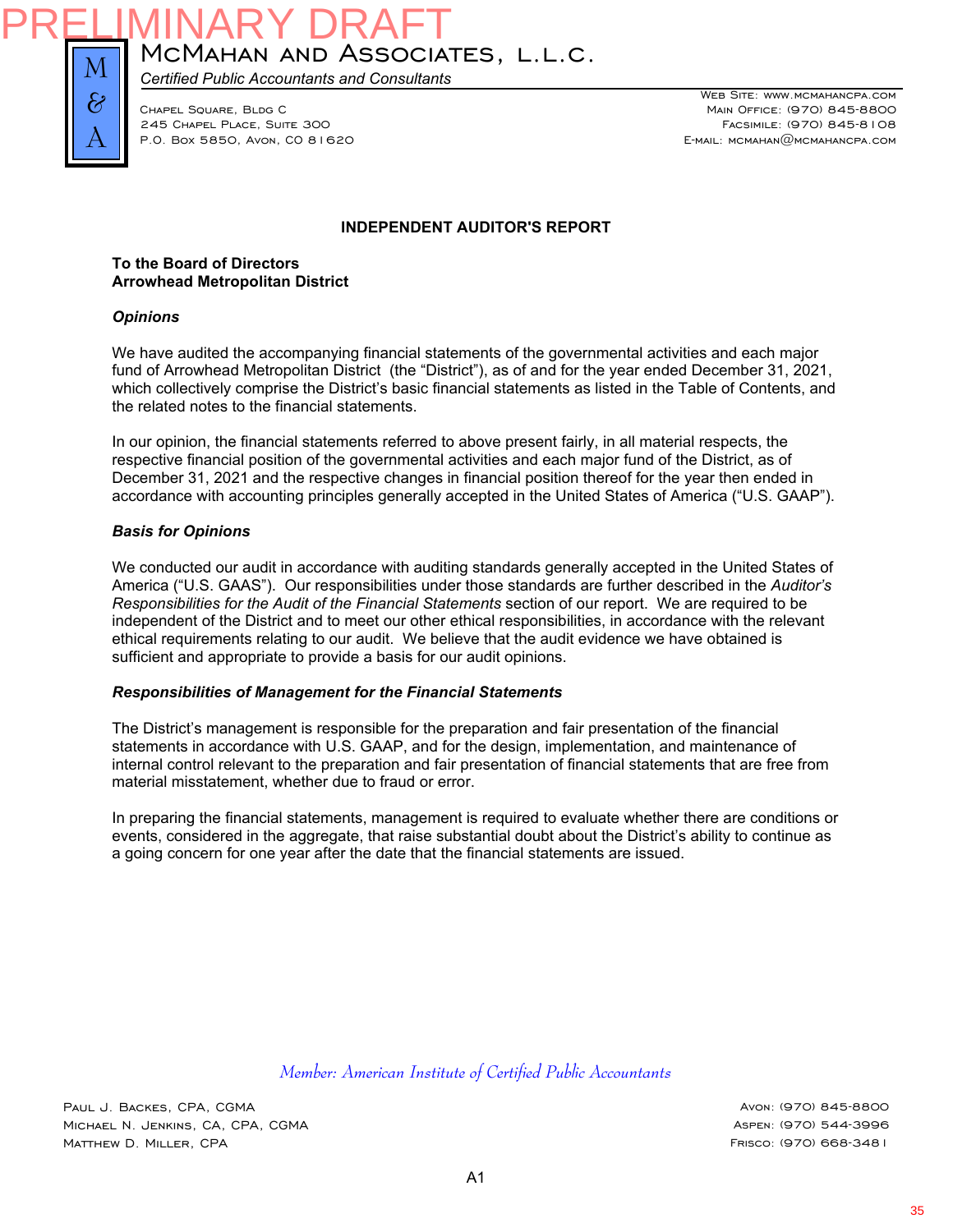### FI IMINARY

**INDEPENDENT AUDITORS REPORT To the Board of Directors Arrowhead Metropolitan District**

#### *Auditor's Responsibilities for the Audit of the Financial Statements*

Our objectives are to obtain reasonable assurance about whether the financial statements as a whole are free from material misstatement, whether due to fraud or error, and to issue an auditor's report that includes our opinions. Reasonable assurance is a high level of assurance but is not absolute assurance and therefore is not a guarantee that an audit conducted in accordance with U.S. GAAS will always detect a material misstatement when it exists. The risk of not detecting a material misstatement resulting from fraud is higher than for one resulting from error, as fraud may involve collusion, forgery, intentional omissions, misrepresentations, or the override of internal control. Misstatements are considered material if there is a substantial likelihood that, individually or in the aggregate, they would influence the judgment made by a reasonable user based on the financial statements.

In performing an audit in accordance with U.S. GAAS, we:

- Exercise professional judgment and maintain professional skepticism throughout the audit.
- Identify and assess the risks of material misstatement of the financial statements, whether due to fraud or error, and design and perform audit procedures responsive to those risks. Such procedures include examining, on a test basis, evidence regarding the amounts and disclosures in the financial statements.
- Obtain an understanding of internal control relevant to the audit in order to design audit procedures that are appropriate in the circumstances, but not for the purpose of expressing an opinion on the effectiveness of the District's internal control. Accordingly, no such opinion is expressed.
- Evaluate the appropriateness of accounting policies used and the reasonableness of significant accounting estimates made by management, as well as evaluate the overall presentation of the financial statements.
- Conclude whether, in our judgment, there are conditions or events, considered in the aggregate, that raise substantial doubt about the District's ability to continue as a going concern for a reasonable period of time.

We are required to communicate with those charged with governance regarding, among other matters, the planned scope and timing of the audit, significant audit findings, and certain internal control–related matters that we identified during the audit.

#### *Required Supplementary Information*

Accounting principles generally accepted in the United States of America require that the Management's Discussion and Analysis in Section B be presented to supplement the basic financial statements. Such information is the responsibility of management and, although not a part of the basic financial statements, is required by the Governmental Accounting Standards Board who considers it to be an essential part of financial reporting for placing the basic financial statements in an appropriate operational, economic, or historical context. We have applied certain limited procedures to the required supplementary information in accordance with auditing standards generally accepted in the United States of America, which consisted of inquiries of management about the methods of preparing the information and comparing the information for consistency with management's responses to our inquiries, the basic financial statements, and other knowledge we obtained during our audit of the basic financial statements. We do not express an opinion or provide any assurance on the information because the limited procedures do not provide us with sufficient evidence to express an opinion or provide any assurance.

The budgetary comparison information in section E is not a required part of the basic financial statements but is supplementary information required by U.S. GAAP. The budgetary comparison information has been subjected to the auditing procedures applied in the audit of the financial statements and certain additional procedures, including comparing and reconciling such information directly to the underlying accounting and other records used to prepare the financial statements or to the financial statements themselves, and other additional procedures in accordance with U.S. GAAS. In our opinion, the information is fairly stated in all material respects in relation to the financial statements as a whole.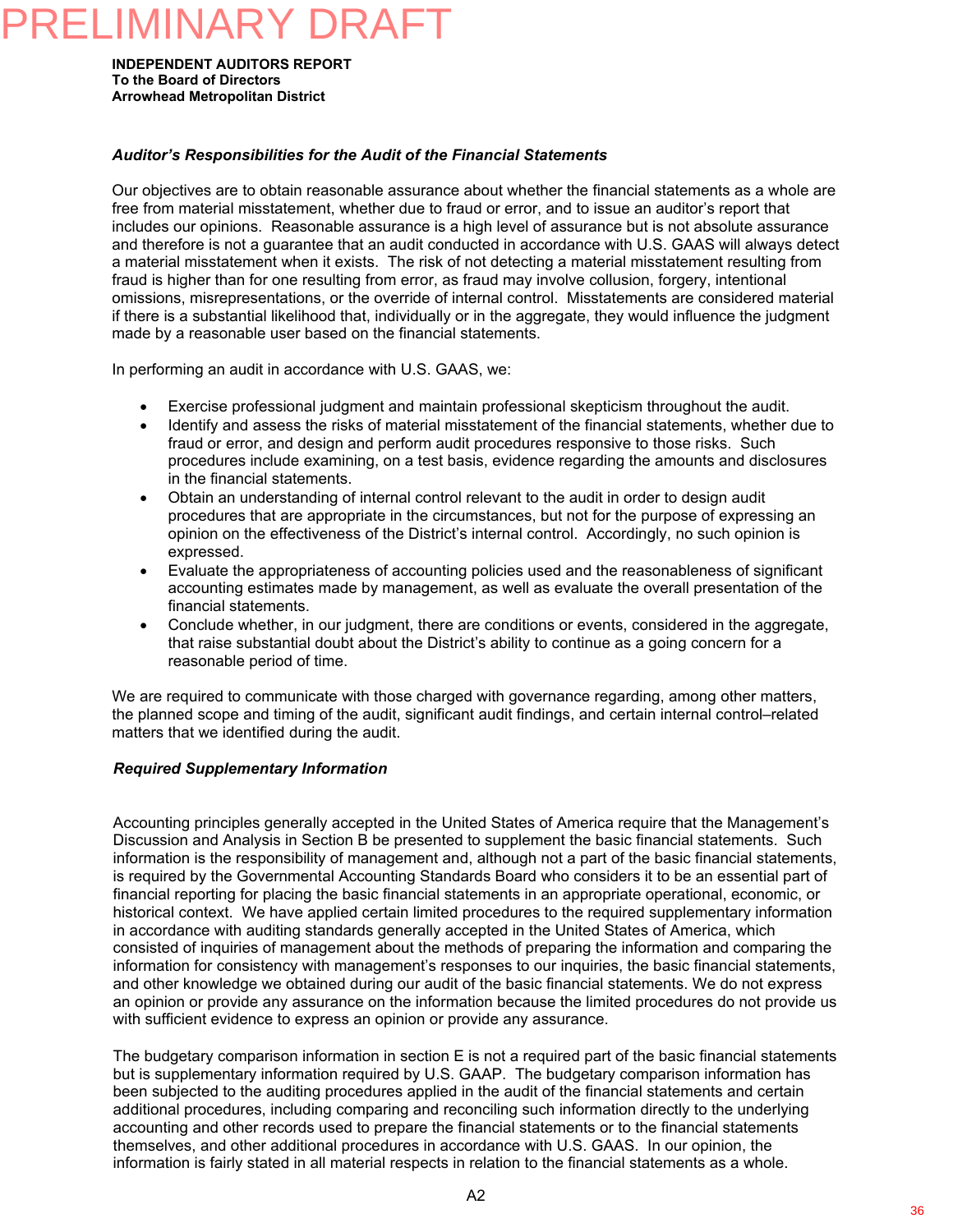### IMINARY DRAI

*To the Board of Directors Arrowhead Metropolitan District*

#### *Supplementary Information*

Our audit was conducted for the purpose of forming opinions on the financial statements that collectively comprise the District's financial statements as a whole. The individual fund budgetary comparisons, Schedule of Bond Obligations and Interest Requirements to Maturity, and Summary of Assessed Valuation, Mill Levy and Property Tax Collections, found in Section F, are presented for purposes of additional analysis and are not a required part of the basic financial statements.

The items found in Section F are the responsibility of management and were derived from and relate directly to the underlying accounting and other records used to prepare the financial statements. The information has been subjected to the auditing procedures applied in the audit of the basic financial statements and certain additional procedures, including comparing and reconciling such information directly to the underlying accounting and other records used to prepare the financial statements or to the financial statements themselves, and other additional procedures in accordance with auditing standards generally accepted in the United States of America. In our opinion, the information is fairly stated in all material respects in relation to the financial statements as a whole.

**McMahan and Associates, L.L.C.**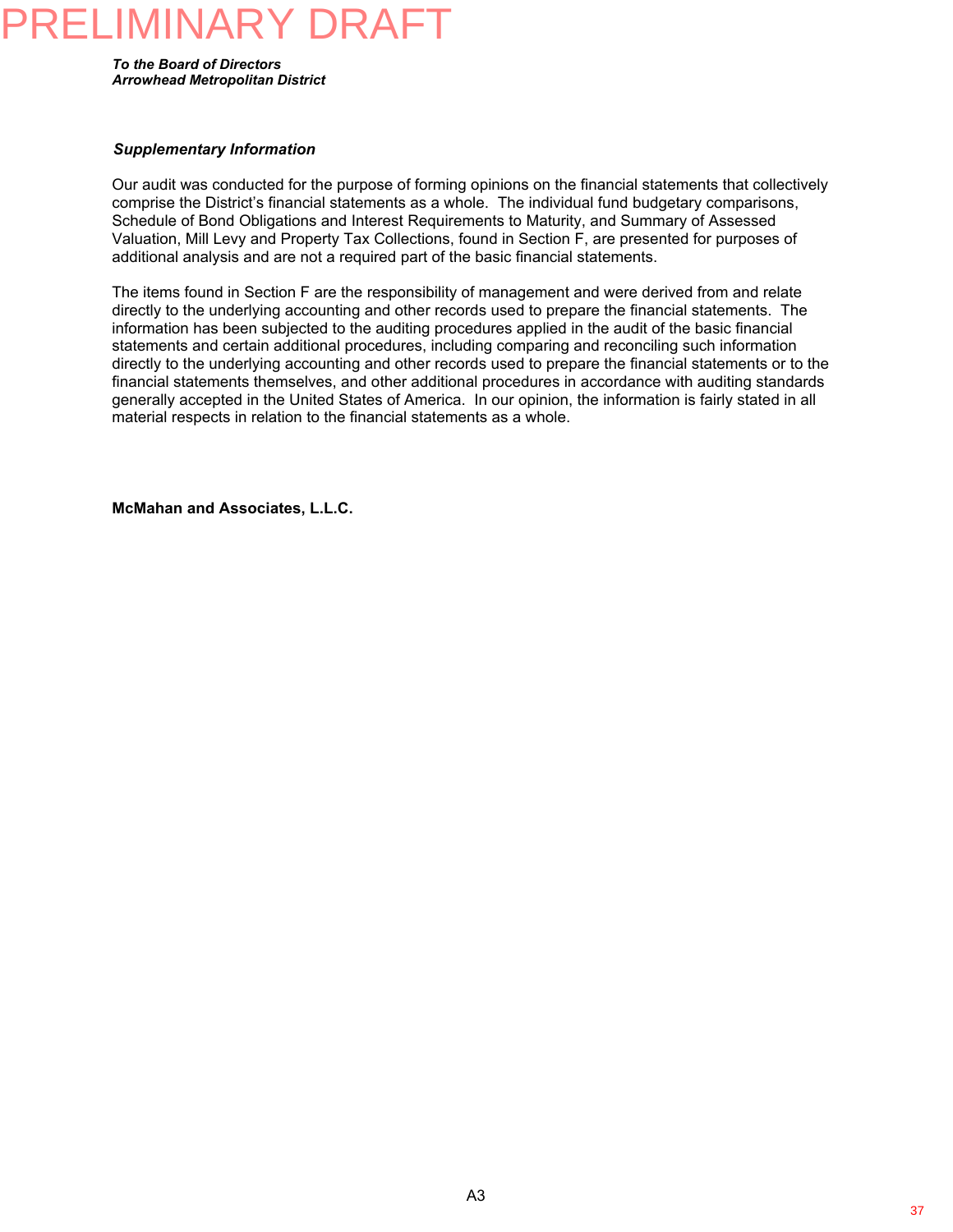**MANAGEMENT'S DISCUSSION AND ANALYSIS**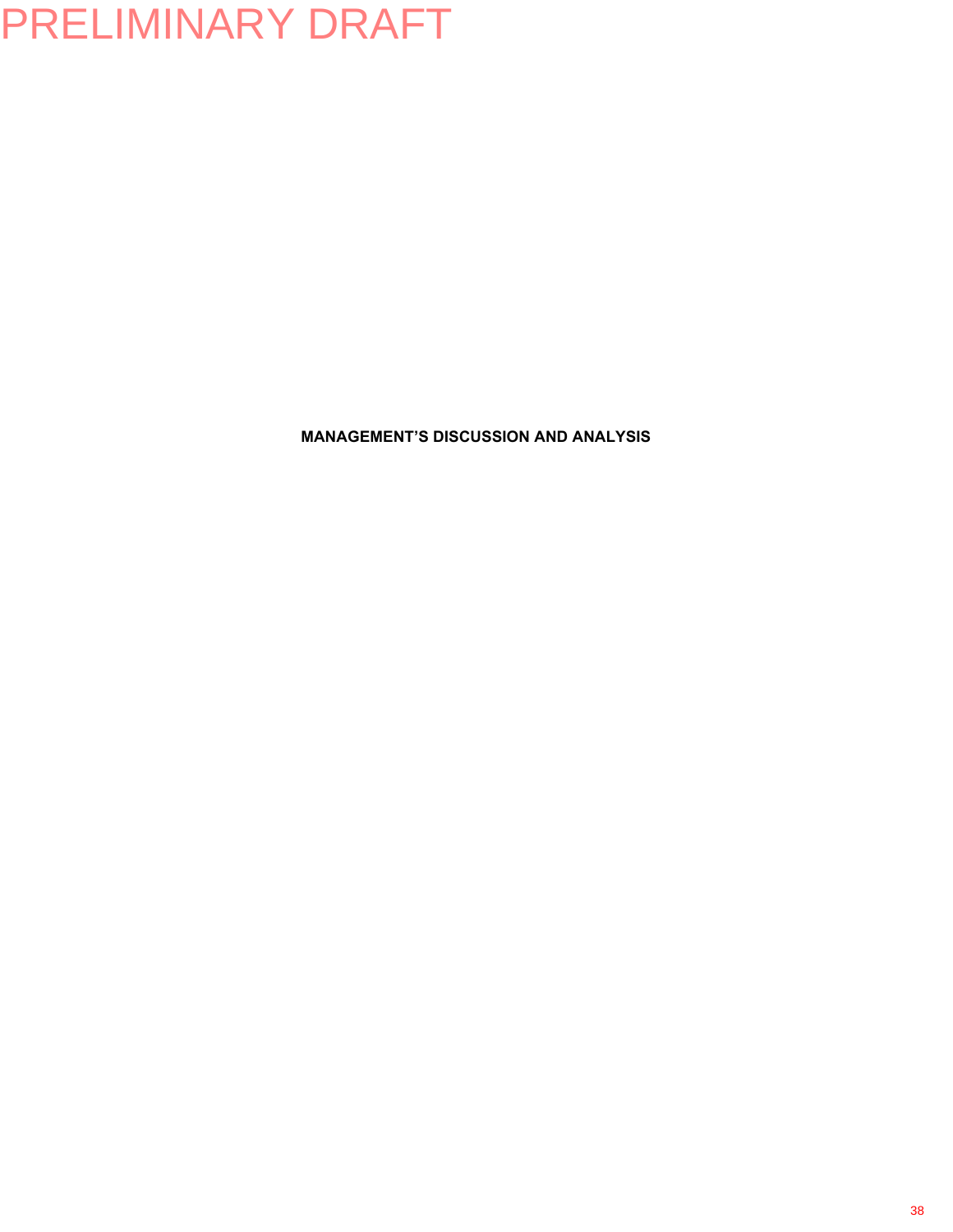### ARROWHEAD METROPOLITAN DISTRICT MANAGEMENT DISCUSSION AND ANALYSIS December 31, 2021

This management's discussion and analysis of the Arrowhead Metropolitan District's financial statements provides an overview of the District's financial activities for the fiscal year ended December 31, 2021. The intent of this discussion and analysis is to look at the District's financial performance as a whole; it should be read in conjunction with the basic financial statements and notes to enhance the reader's understanding of the District's overall financial performance.

### **USING THE BASIC FINANCIAL STATEMENTS**

This annual report consists of three parts – *management's discussion and analysis* (this section), the *basic financial statements,* and *required supplementary information*. The basic financial statements include two types of information on the same statement that present different views of the District:

- G*overnment-wide financial statements* that provide both *long-term* and *short-term* information about the District's *overall* financial status.
- F*und financial statements* that focus on *individual parts* of the District government, reporting the District's operations *in more detail* than the government-wide statements.

The financial statements also include *notes* that explain some of the information in the financial statements and provide more detailed data. The statements are followed by a section of *required supplementary information* that further explains and supports the information in the financial statements. Additional supplemental information has also been included to enhance the reader's understanding of the financial statements.

#### *Government-wide Statements*

The government-wide statements consist of the Statement of Net position and the Statement of Activities. These statements report information about the District as a whole and include *all* assets and liabilities using the *accrual basis of accounting,* which is similar to the accounting used by most private-sector companies. All of the current year's revenues and expenses are taken into account regardless of when cash is received or paid.

These two statements report the District's *net position* and changes in them. The District's net position– the difference between assets, deferred outflows, liabilities and deferred inflows– is one way to measure the District's financial health, or *financial position*. Over time, *increases or decreases* in the District's net position is one indicator of whether its *financial health* is improving or deteriorating. Other non-financial factors, however, such as changes in the District's property tax base and the condition of the infrastructure, are needed to assess the *overall health* of the District.

#### *Fund Financial Statements*

The fund financial statements provide more detailed information about the District's *funds*, focusing on its most significant funds – not the District as a whole. The District's major governmental funds include the General Fund and the Debt Service Fund. Unlike government-wide financial statements, the focus of the fund financial statements is directed to specific activities of the District rather than the District as a whole. Except for the General Fund, a specific fund is established to satisfy managerial control over resources or to satisfy finance-related legal requirements established by external parties or governmental statutes or regulations.

*Governmental funds* – The District's activity is reported as a governmental fund, which focuses on how money flows into and out of those funds and the balances left at year-end that are available for spending in future periods. The funds are reported using an accounting method called *modified accrual* accounting,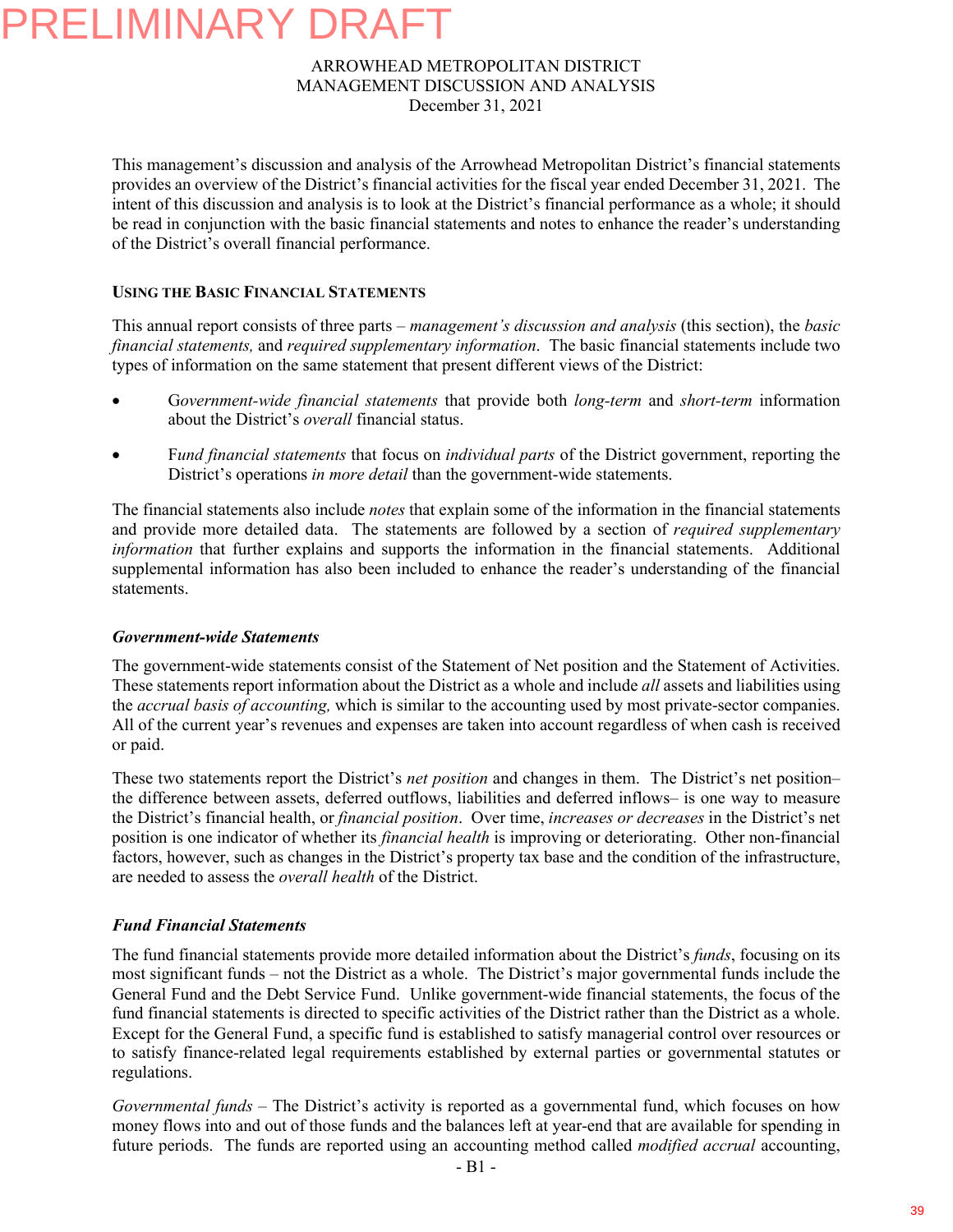### ARROWHEAD METROPOLITAN DISTRICT MANAGEMENT DISCUSSION AND ANALYSIS December 31, 2021

which measures cash and all other *financial* assets that can readily be converted to cash. The governmental fund financial statements provide a detailed *short-term view* of the District's general government operations and the basic services it provides. Governmental fund information helps to determine whether there are more or fewer financial resources that can be spent in the near future to finance the District's programs. The relationship (or differences) between governmental *activities* (reported in the Statement of Net position and the Statement of Activities) and governmental *funds* is provided in reconciliations following the fund financial statements.

#### **THE DISTRICT AS A WHOLE**

#### *Statement of Net Position*

The perspective of the Statement of Net Position is of the District as a whole. Following is a summary of the District's net position for the fiscal years 2021 and 2020.

|                                                       | 2021        | 2020        |
|-------------------------------------------------------|-------------|-------------|
| <b>Assets and Deferred Outflows:</b>                  |             |             |
| <b>Current and Other Assets</b>                       | \$4,920,328 | \$4,614,723 |
| Capital Assets, Net                                   | 13,962,023  | 14,285,682  |
| Deferred charge on refunding                          | 378,336     | 453,549     |
| <b>Total Assets and Deferred Outflows</b>             | 19,260,687  | 19,353,954  |
| Liabilities:                                          |             |             |
| <b>Current Liabilities</b>                            | 114,792     | 115,890     |
| Long-Term Obligations:                                |             |             |
| Due within One Year                                   | 845,000     | 815,000     |
| Due in More Than One Year                             | 8,675,000   | 9,539,419   |
| <b>Total Liabilities</b>                              | 9,634,792   | 10,470,309  |
| Deferred Inflows:                                     |             |             |
| Unavailable Property Taxes                            | 1,812,321   | 1,979,839   |
| Deferred Gain of Refunding                            | 70,810      | 13,367      |
| <b>Total Deferred Inflows of Revenue</b>              | 1,883,131   | 1,993,206   |
| Net Position:                                         |             |             |
| Net Investment in Capital Assets, net of related debt | 4,442,023   | 3,931,263   |
| Restricted for Emergencies                            | 48,610      | 33,797      |
| Restricted for Debt Service                           | 43,867      | 37,820      |
| Unrestricted                                          | 3,208,264   | 2,887,559   |
| <b>Total Net Position</b>                             | \$7,742,764 | \$6,890,439 |

The District's primary assets are the capital assets which have been financed with bonds. Net position of the District increased by \$852,325 in 2021, due to increased revenue from sales tax and repayment of the District's bond debt more rapidly than the acquired assets are being depreciated.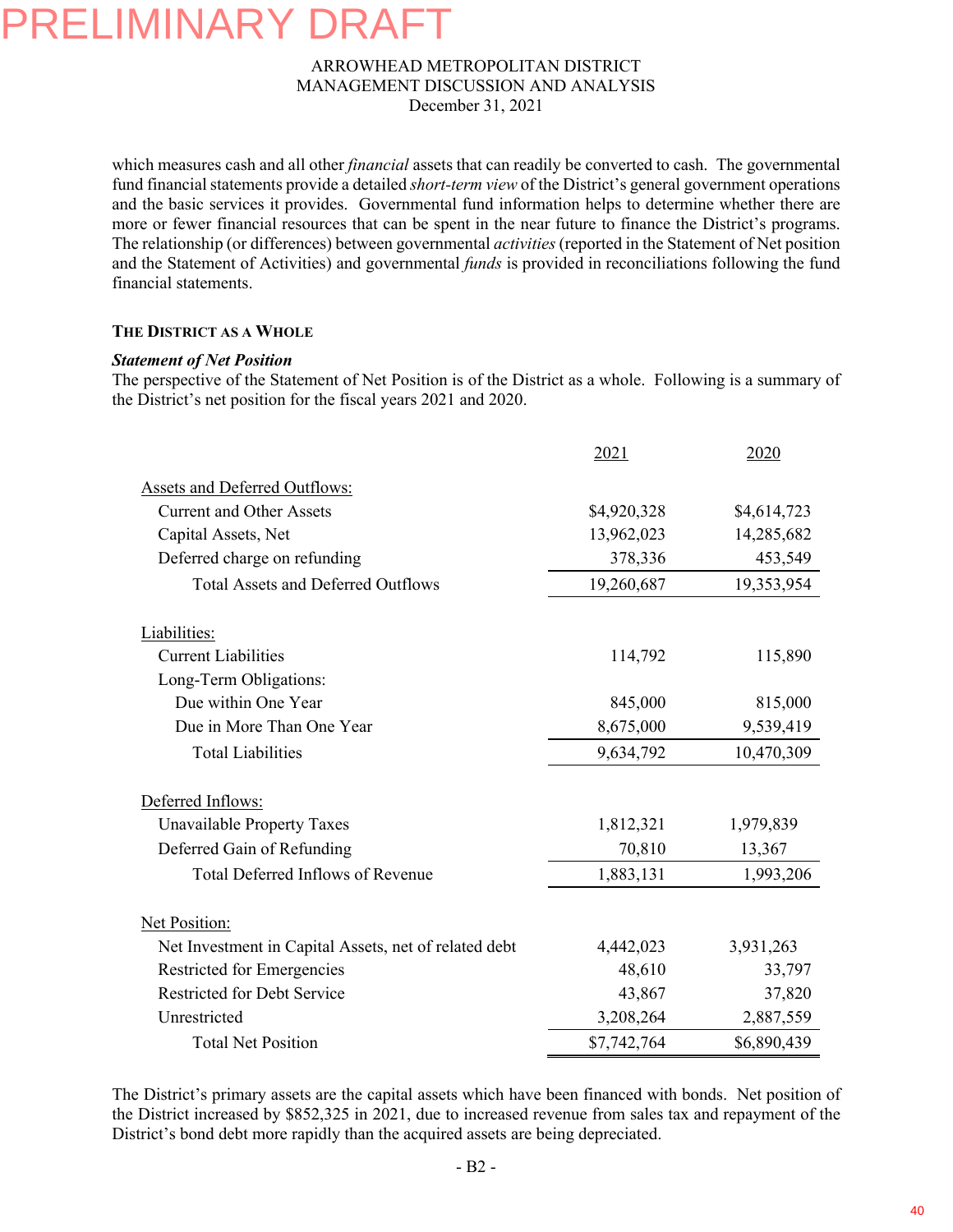#### ARROWHEAD METROPOLITAN DISTRICT MANAGEMENT DISCUSSION AND ANALYSIS December 31, 2021

#### *Statement of Activities*

The perspective of the Statement of Activities is of the District as a whole. The Statement of Activities reflects the cost of program services and the charges for services and sales, grants and contributions offsetting the cost of the services. The following detail reflects the total cost of services supported by program revenues and general property taxes, as well as other general revenues, resulting in the overall change in net position for the fiscal years 2021 and 2020.

|                                | 2021        | 2020        |
|--------------------------------|-------------|-------------|
| Revenues:                      |             |             |
| <b>General Revenues:</b>       |             |             |
| Taxes                          | \$2,865,431 | \$2,275,489 |
| Interest Income                | 22,980      | 39,674      |
| <b>Other Miscellaneous</b>     | 53,705      | 55,762      |
| Program Revenues:              |             |             |
| <b>Charges for Services</b>    |             |             |
| <b>Total Revenues</b>          | 2,942,116   | 2,370,925   |
|                                |             |             |
| Program Expenses:              |             |             |
| <b>General Government</b>      | 171,118     | 182,180     |
| <b>Public Works</b>            | 1,291,380   | 682,428     |
| Transportation                 | 262,435     | 479,117     |
| Interest on Long-Term Debt     | 364,858     | 356,316     |
| <b>Total Expenses</b>          | 2,089,791   | 1,700,041   |
| Change in Net Position         | 852,325     | 670,884     |
| Net position-beginning of year | 6,890,439   | 6,219,555   |
| Net position-end of year       | \$7,742,764 | \$6,890,439 |

The District's primary source of revenues is property taxes. The District implemented a 5.0% sales tax on July 1, 2021 on sales of tangible personal property and short term rentals of less than 30 days within Arrowhead. These revenues are used to pay the cost of operating and maintaining the District as well as to pay the District's debt service obligations. The District operated at a surplus in both 2021 and 2020 and the operating surplus has been used to pay a portion of the principal on the District's bond debt as well as accelerate road maintenance and fund improvements.

#### **THE DISTRICT'S FUNDS**

The fund level financial statements focus on how services were financed in the short-term as well as what remains for future spending. The fund level financial statements are reported on the modified accrual basis of accounting.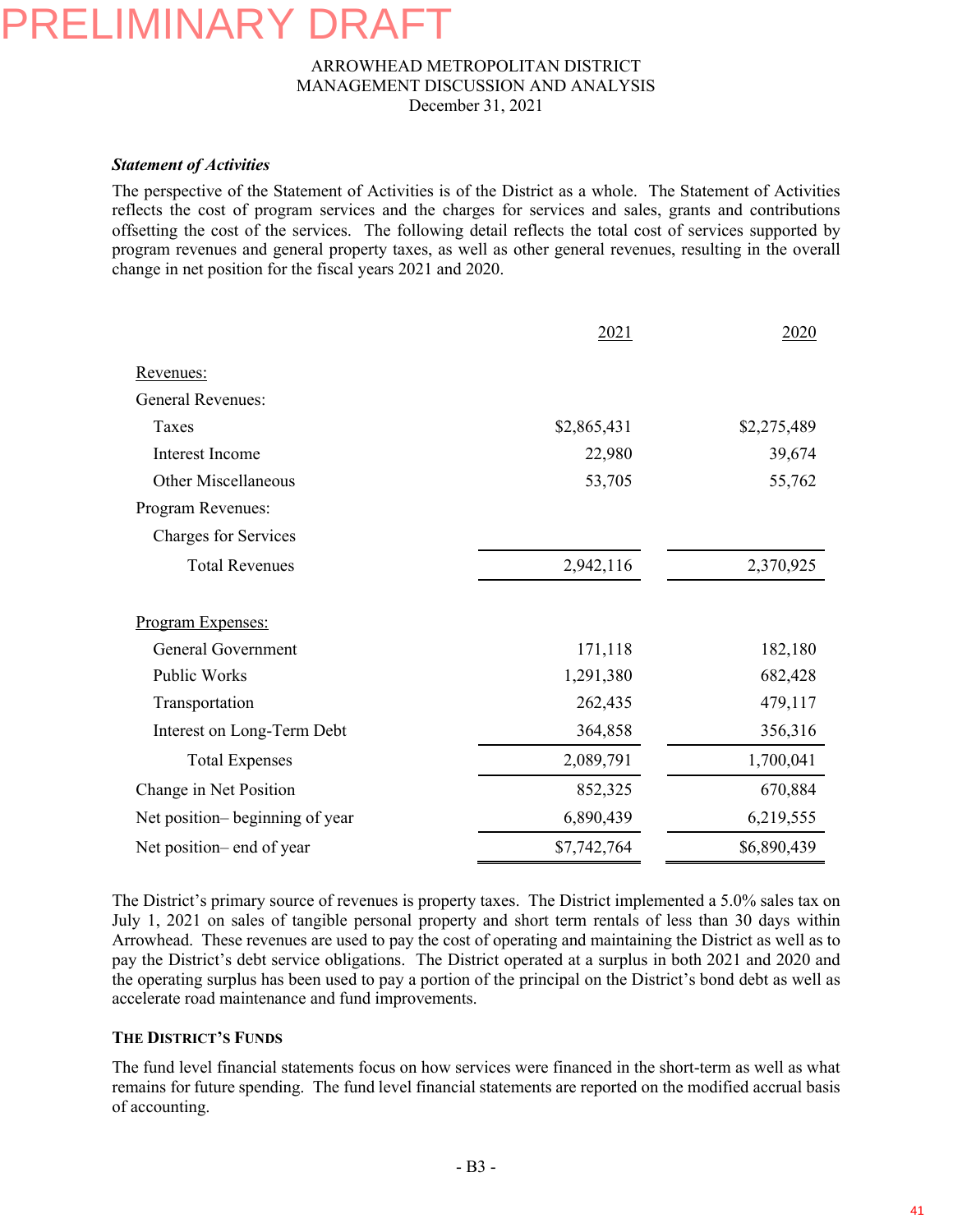### ARROWHEAD METROPOLITAN DISTRICT MANAGEMENT DISCUSSION AND ANALYSIS December 31, 2021

At the fund level, under the modified accrual basis of accounting, depreciable assets and their related depreciation expense are not reflected as they are not a current period financial resource or use. In addition, at the fund level, inflows from operating loans are presented as a revenue item while outflows for capital outlay and debt service payments are presented as an expenditure item, as these items represent current period financial resources and uses.

The General Fund ending fund balance increased from \$2,507,160 to \$2,967,867 during the fiscal year ended December 31, 2021. This is mainly due to operating at a surplus for the year resulting from sales tax receipts and the District not needing to spend funds budgeted for contingencies.

#### **GENERAL FUND BUDGETARY HIGHLIGHTS**

The General Fund budget comparison is reflected on page E1 of this report. It shows that during 2021 the District earned \$408,491 more in revenues than budgeted, mostly due to more sales tax being collected as compared to budgeted. The District did not expend all the funds budgeted for operating contingency, capital expenditures, and transportation due to challenges related to the Covid-19 pandemic recovery. Overall the District spent \$296,403 less than was budgeted in the General Fund.

### **DEBT SERVICE FUND BUDGETARY HIGHLIGHTS**

The Debt Service Fund budget comparison is reflected on page F1 of this report. The comparison shows no significant budget variances in the Debt Service Fund.

#### **CAPITAL ASSETS**

At the beginning of 2021, the District had a total of \$22,809,592 invested in capital assets. During 2021, the District invested an additional \$163,813 in capital assets before accumulated depreciation, bringing the total to \$22,973,405. The detailed capital asset categories can be seen in *Note III (B), Capital Assets* on page D10 of this report.

#### **DEBT ADMINISTRATION**

The District issued \$1,650,000 General Obligation Refunding Bonds in December of 2021 for the purpose of refunding the outstanding General Obligation Refunding Bonds, Series 2011 resulting in a net present value economic gain of \$100,912 over the life of the Bonds. The District paid down the outstanding balance of its long-term debt by \$2,484,419 (primarily using the proceeds of the refunding bonds) during 2021 resulting in an outstanding balance of \$9,520,000 at December 31, 2021. See *Note 4III (C) – Long-term Debt* on page D10 through D12 of this report for a detail of the terms and the annual requirements to amortize the District's long-term debt.

#### **CONTACTING THE DISTRICT'S FINANCIAL MANAGEMENT**

This financial report is designed to provide our residents, customers, taxpayers, investors, and creditors with a general overview of the District's finances and to show the District's accountability for the money it receives. If you have any questions regarding this report or need additional financial information, please contact the Arrowhead Metropolitan District Manager, c/o Marchetti & Weaver, LLC., 28 2<sup>nd</sup> St Unit 213, Edwards, CO 81632, Telephone (970) 926-6060, email: admin@mwcpaa.com.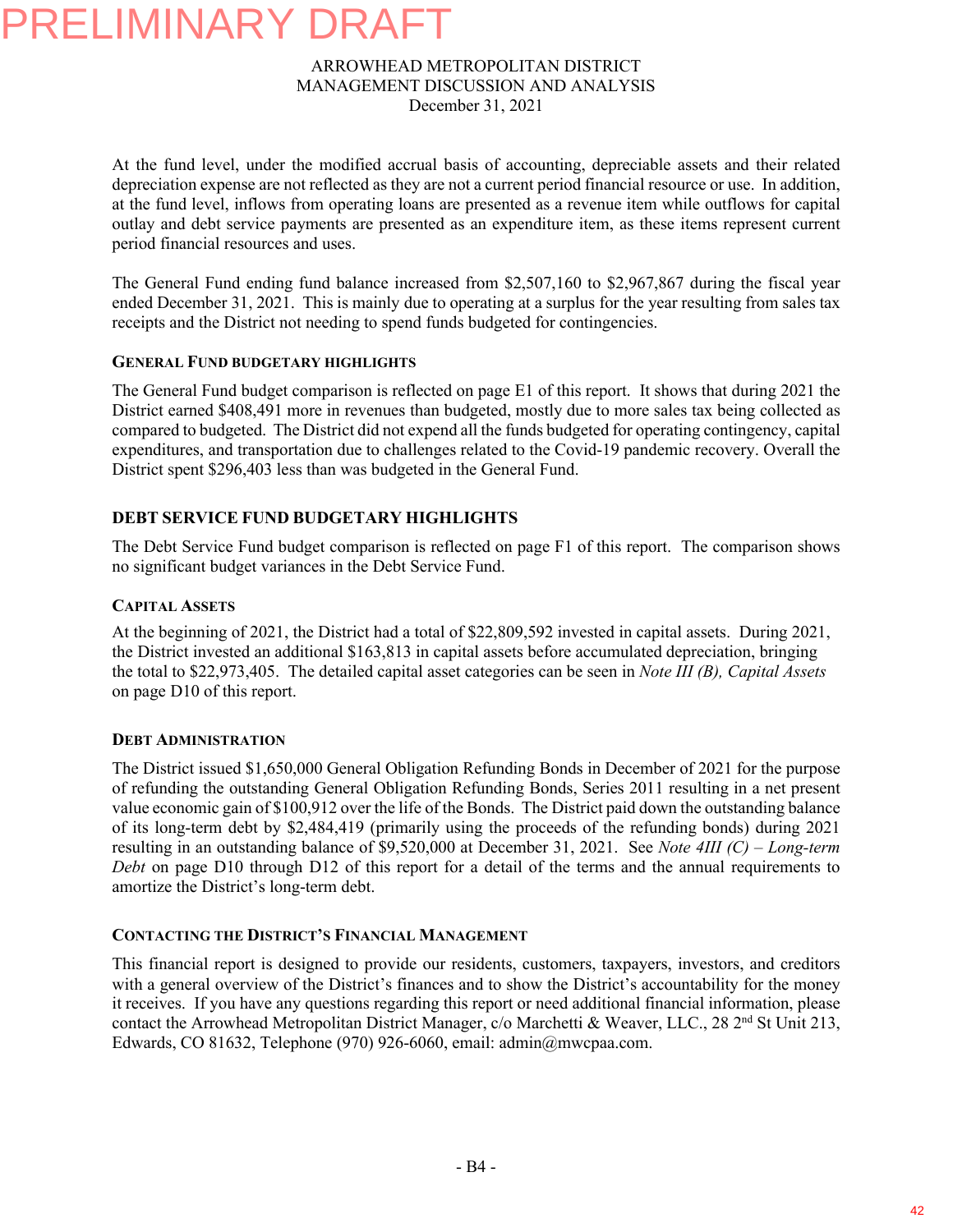**GOVERNMENT-WIDE FINANCIAL STATEMENTS**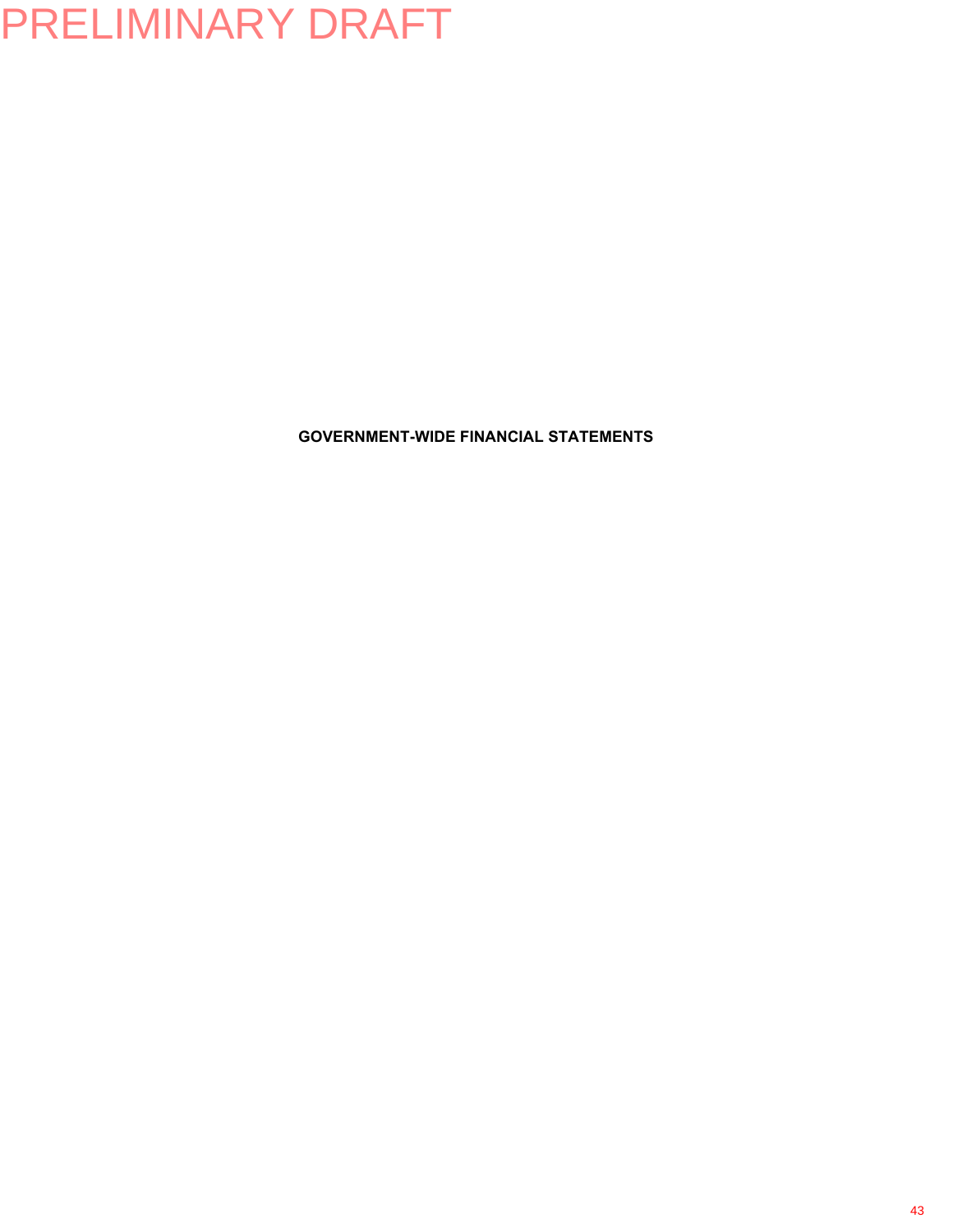### **December 31, 2021 Statement of Net Position Arrowhead Metropolitan District**

| <b>Assets:</b>                                     |            |
|----------------------------------------------------|------------|
| Cash and cash equivalents                          | 2,853,973  |
| Amounts due from Eagle County                      | 22,766     |
| Property taxes receivable                          | 1,812,321  |
| Sales tax receivable                               | 166,407    |
| Other receivables                                  | 1,344      |
| Prepaid expenses                                   | 63,517     |
| Capital assets, net                                | 13,962,023 |
| <b>Total Assets</b>                                | 18,882,351 |
| <b>Deferred Outflow of Resources:</b>              |            |
| Deferred charge on refunding                       | 378,336    |
| <b>Total Deferred Outflow of Resources</b>         | 378,336    |
| Liabilities:                                       |            |
| Current liabilities due in less than one year:     |            |
| Accounts payable                                   | 96,273     |
| Accrued expenses                                   | 18,519     |
| Bonds payable                                      | 845,000    |
| Non-current liabilities due in excess of one year: |            |
| Bonds payable                                      | 8,675,000  |
| <b>Total Liabilities</b>                           | 9,634,792  |
| <b>Deferred Inflow of Resources:</b>               |            |
| Property tax revenue                               | 1,812,321  |
| Deferred gain on refunding                         | 70,810     |
| <b>Total Deferred Inflow of Resources</b>          | 1,883,131  |
| <b>Net Position:</b>                               |            |
| Net investment in capital assets                   | 4,442,023  |
| Restricted for debt service                        | 43,867     |
| Restricted for emergencies                         | 48,610     |
| Unrestricted                                       | 3,208,264  |
| <b>Total Net Position</b>                          | 7,742,764  |

The accompanying notes are an integral part of these financial statements.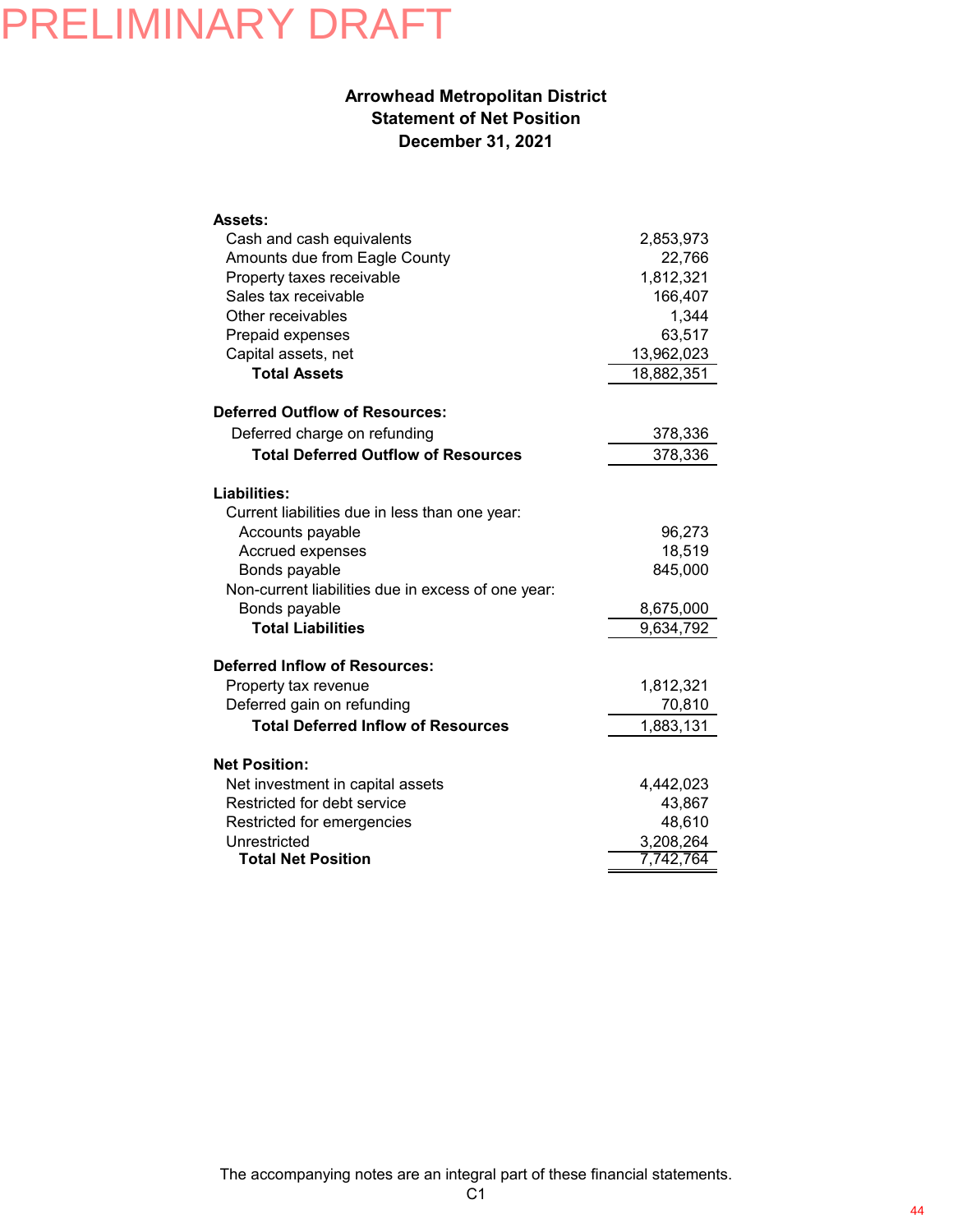### **Arrowhead Metropolitan District Statement of Activities For the Year Ended December 31, 2021**

|                                    |                               | <b>Program Revenues</b>               |                                                        |                                                      | Net (Expense)<br><b>Revenue and Changes</b><br>in Net Position |
|------------------------------------|-------------------------------|---------------------------------------|--------------------------------------------------------|------------------------------------------------------|----------------------------------------------------------------|
|                                    | <b>Expenses</b>               | <b>Charges for</b><br><b>Services</b> | Operating<br><b>Grants and</b><br><b>Contributions</b> | Capital<br><b>Grants and</b><br><b>Contributions</b> | Net (Expense)<br><b>Revenue</b>                                |
| <b>Functions/Programs:</b>         |                               |                                       |                                                        |                                                      |                                                                |
| <b>Governmental activities:</b>    |                               |                                       |                                                        |                                                      |                                                                |
| General government<br>Public works | 171,118<br>1,291,380          |                                       |                                                        |                                                      | (171, 118)                                                     |
| Transportation                     | 262,435                       |                                       |                                                        |                                                      | (1, 291, 380)<br>(262, 435)                                    |
| Interest                           | 364,858                       |                                       |                                                        |                                                      | (364, 858)                                                     |
| <b>Total primary government</b>    | 2,089,791                     |                                       |                                                        |                                                      | (2,089,791)                                                    |
|                                    | <b>General revenues:</b>      |                                       |                                                        |                                                      |                                                                |
|                                    | Taxes:                        |                                       |                                                        |                                                      |                                                                |
|                                    | Property tax                  |                                       |                                                        | 1,995,577                                            |                                                                |
|                                    | Specific ownership tax        |                                       |                                                        | 108,517                                              |                                                                |
|                                    | Sales tax                     |                                       |                                                        |                                                      | 761,337                                                        |
|                                    | Other income                  |                                       |                                                        |                                                      | 53,705                                                         |
|                                    | Interest income               |                                       |                                                        | 22,980                                               |                                                                |
|                                    | <b>Total General Revenues</b> |                                       | 2,942,116                                              |                                                      |                                                                |
|                                    |                               | <b>Change in Net Position</b>         |                                                        |                                                      | 852,325                                                        |
| <b>Net Position - Beginning</b>    |                               |                                       |                                                        |                                                      | 6,890,439                                                      |
| <b>Net Position - Ending</b>       |                               |                                       |                                                        |                                                      | 7,742,764                                                      |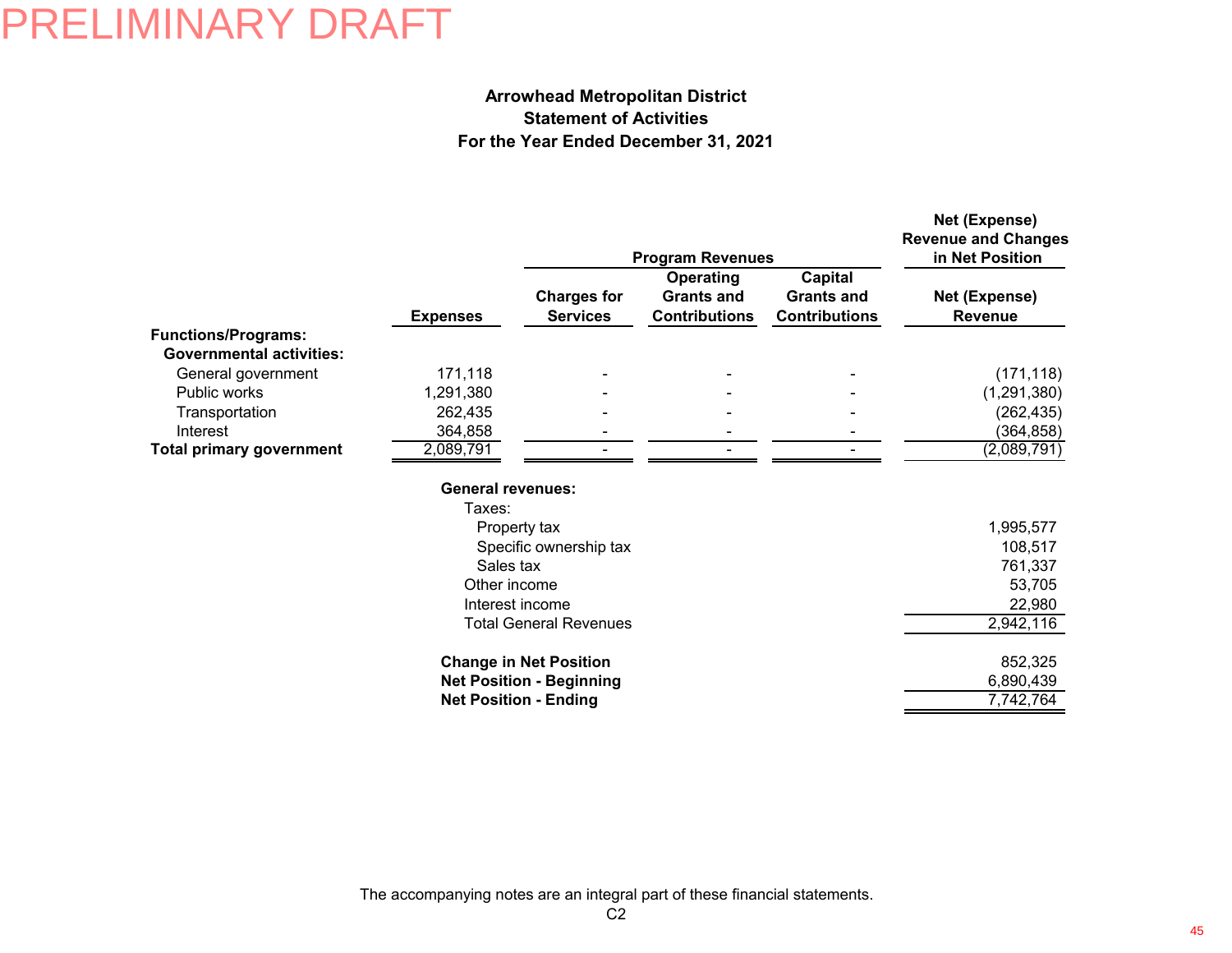**FUND FINANCIAL STATEMENTS**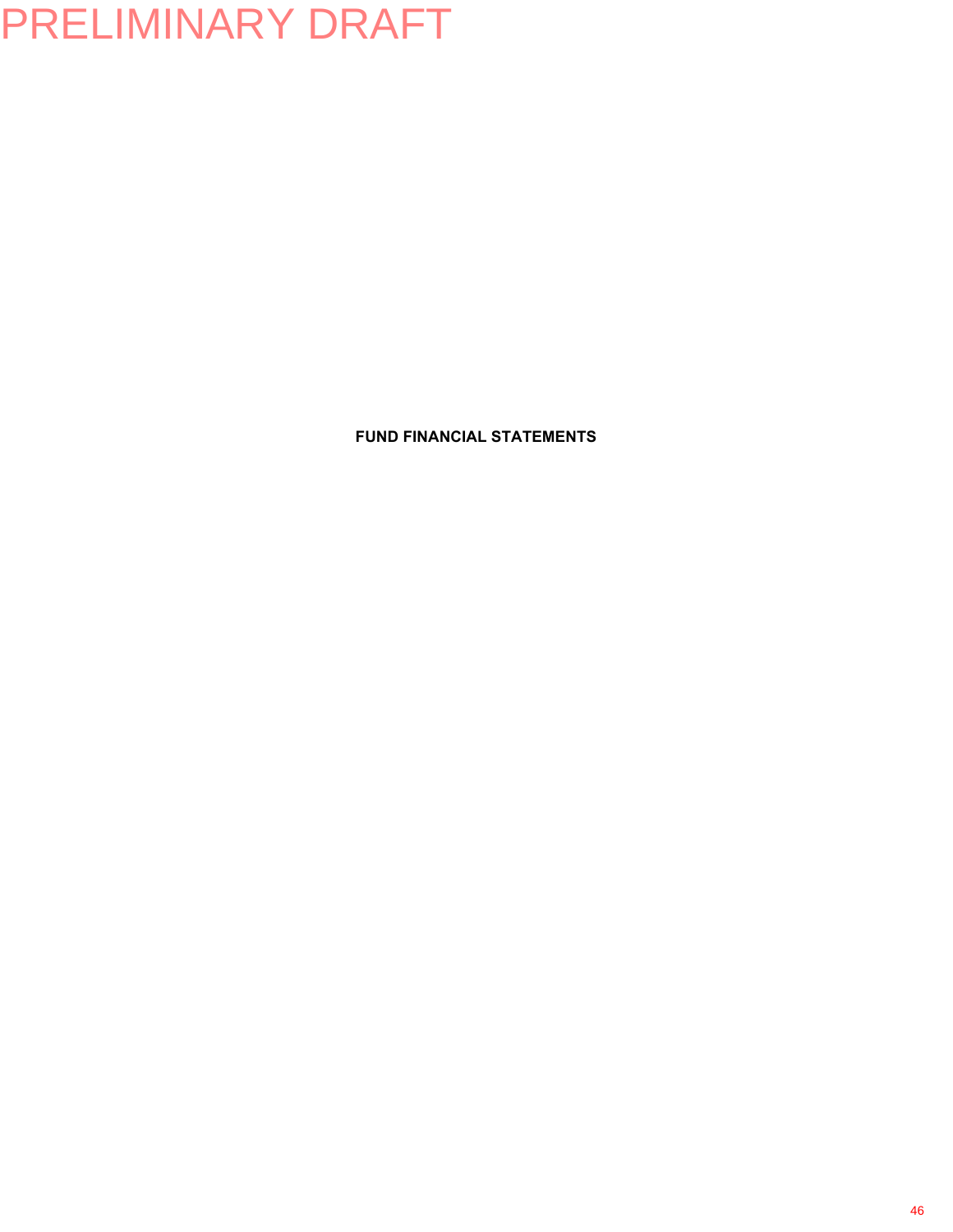### **December 31, 2021 Governmental Funds Balance Sheet Arrowhead Metropolitan District**

|                                              |           |                     | <b>Total</b> |
|----------------------------------------------|-----------|---------------------|--------------|
|                                              |           |                     | Governmental |
| <b>Assets:</b>                               | General   | <b>Debt Service</b> | <b>Funds</b> |
| Equity in pooled cash and investments        | 2,819,382 | 34,591              | 2,853,973    |
| Amounts due from Eagle County                | 13,490    | 9,276               | 22,766       |
|                                              |           |                     |              |
| Property taxes receivable                    | 1,258,899 | 553,422             | 1,812,321    |
| Sales tax receivable                         | 166,407   |                     | 166,407      |
| Other receivables                            | 1,344     |                     | 1,344        |
| Prepaid expenses                             | 63,517    |                     | 63,517       |
| <b>Total Assets</b>                          | 4,323,039 | 597,289             | 4,920,328    |
| Liabilities, Deferred Inflow of Resources,   |           |                     |              |
| and Fund Balances:                           |           |                     |              |
| <b>Liabilities:</b>                          |           |                     |              |
| Accounts payable                             | 96,273    |                     | 96,273       |
| <b>Total Liabilities</b>                     | 96,273    |                     | 96,273       |
| <b>Deferred Inflow of Resources:</b>         |           |                     |              |
| Unavailable property tax revenue             | 1,258,899 | 553,422             | 1,812,321    |
| <b>Total Deferred Inflow of Resources</b>    | 1,258,899 | 553,422             | 1,812,321    |
|                                              |           |                     |              |
| <b>Fund Balances:</b>                        |           |                     |              |
| Nonspendable                                 | 63,517    |                     | 63,517       |
| Restricted for debt service                  |           | 43,867              | 43,867       |
| Restricted for emergencies                   | 48,610    |                     | 48,610       |
| Unassigned                                   | 2,855,740 |                     | 2,855,740    |
| <b>Total Fund Balances</b>                   | 2,967,867 | 43,867              | 3,011,734    |
| <b>Total Liabilities, Deferred Inflow of</b> |           |                     |              |
| <b>Resources, and Fund Balances</b>          | 4,323,039 | 597,289             | 4,920,328    |

The accompanying notes are an integral part of these financial statements.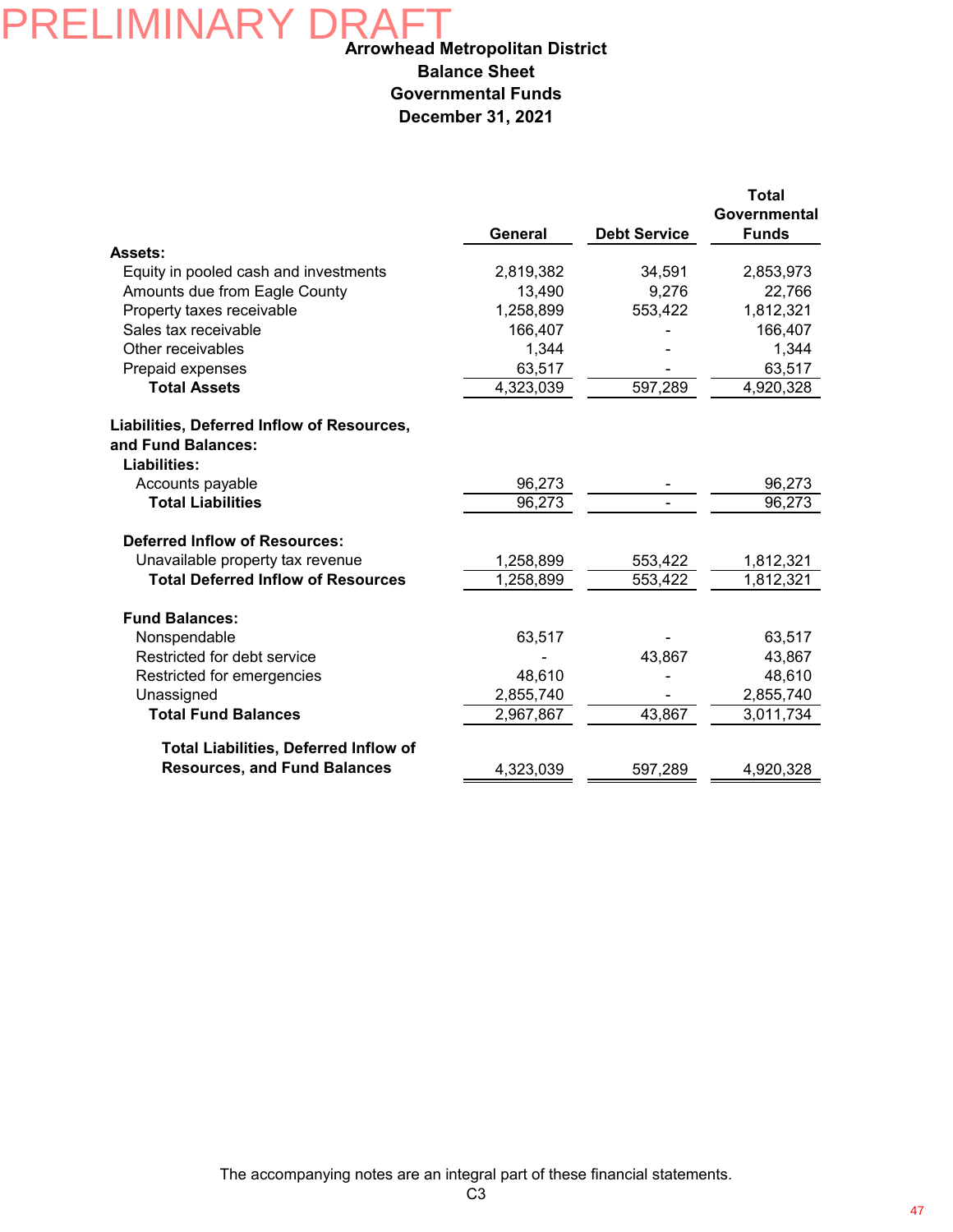### **Arrowhead Metropolitan District Reconciliation of the Balance Sheet of Governmental Funds to the Statement of Net Position December 31, 2021**

| <b>Governmental Funds Total Fund Balance</b>                                                                                                                                                                                                         | 3,011,734   |
|------------------------------------------------------------------------------------------------------------------------------------------------------------------------------------------------------------------------------------------------------|-------------|
| Capital assets used in governmental activities are not considered current<br>financial resources and, therefore, are not reported in the funds.<br>Details of these amounts are as follows:                                                          |             |
| Capital assets<br>22,973,405<br>Accumulated depreciation<br>(9,011,382)                                                                                                                                                                              | 13,962,023  |
| Deferred outflows are not available for current period expenditures and<br>therefore, are not reported in the funds. This represents the District's<br>deferred charges on refunding.                                                                | 378,336     |
| Long-term liabilities, including bonds payable, are not due and payable<br>in the current period and, therefore, are not reported in the funds.<br>This is the amount of District long-term liabilities. Details of these<br>amounts are as follows: |             |
| Bonds payable<br>(9,520,000)<br>Accrued interest payable<br>(18, 519)                                                                                                                                                                                | (9,538,519) |
| Deferred inflows are not available for current period revenues and<br>therefore, are not reported in the funds. This represents the District's<br>deferred gain on refunding.                                                                        | (70,810)    |
| <b>Net Position of Governmental Activities</b>                                                                                                                                                                                                       | 7,742,764   |